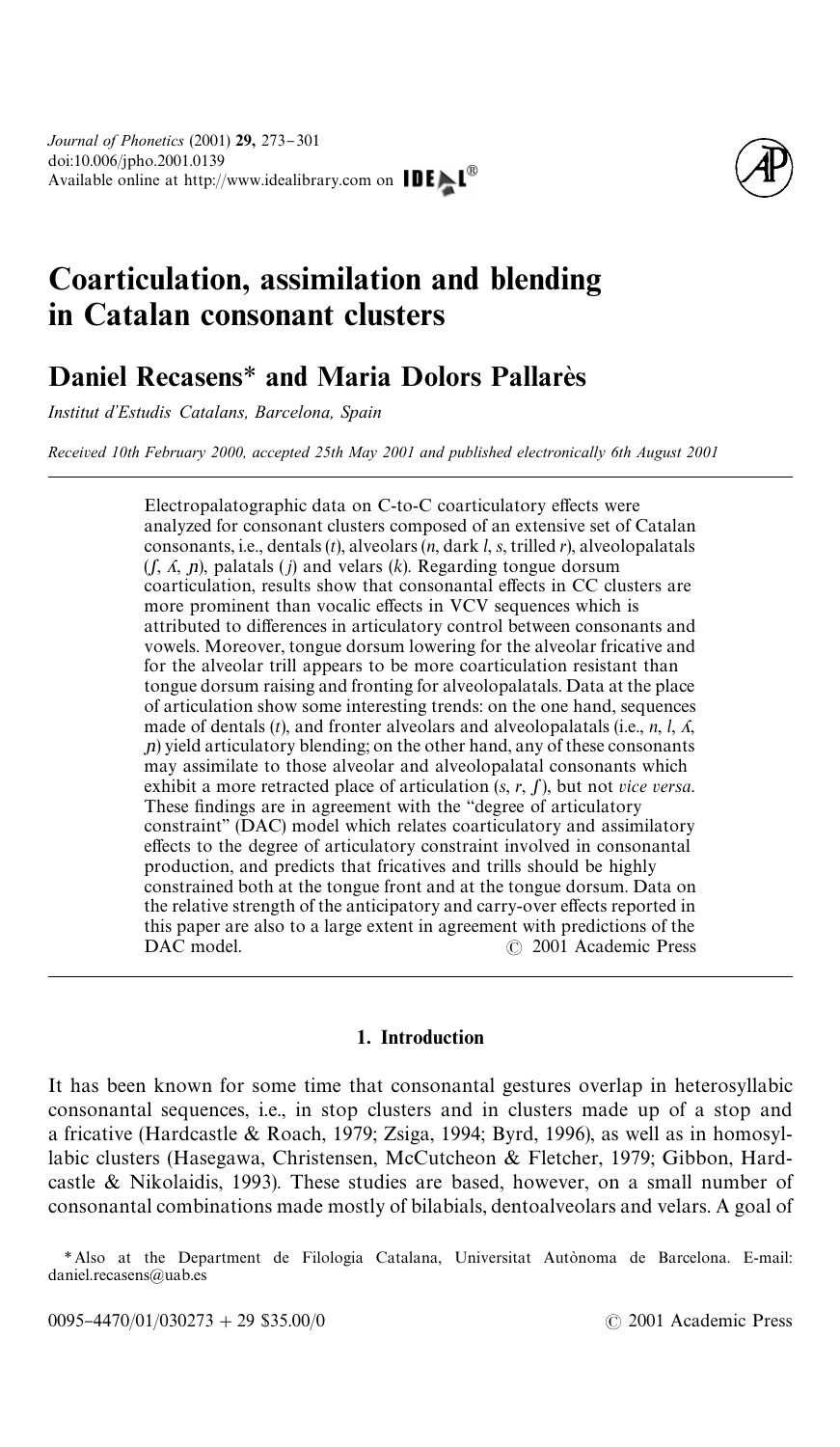the present study is to carry out a detailed articulatory analysis of clusters involving a more complete set of lingual gestures including consonants articulated at the palatal zone.

The paper focuses on three basic research topics in consonant cluster production. In the first place, tongue dorsum coarticulation in clusters is investigated for consonants specified for different degrees of coarticulatory resistance to effects from adjacent segments. The second research topic deals with C-to-C adaptation mechanisms taking place at the tongue front articulator. Finally, attention is paid to the relative prominence of the right-to-left and left-to-right directions of the C-to-C effects in the consonant clusters of interest regarding both tongue dorsum coarticulation and tongue front adaptation processes.

This investigation extends the predictions made by the degree of articulatory constraint (DAC) model to C-to-C effects in consonant clusters. In previous studies the model has been applied quite successfully to the study of V-to-C, C-to-V and V-to-V coarticulation in VCV sequences (see Recasens, Pallarès & Fontdevila (1997) and [Recasens \(1999\)](#page-28-0) for a review; also [Farnetani \(1990\), Fowler & Saltzman \(1993\)](#page-27-0) and [Fowler & Brancazio \(2000\)](#page-27-0) for similar theoretical predictions). According to the DAC model, articulatory regions are specified for different degrees of articulatory constraint depending on their involvement in the performance of a closure or constriction. Thus, palatal consonants are more constrained at the tongue dorsum than dentoalveolars since this lingual region plays an active role in closure or constriction formation for the former consonantal class but not so for the latter. Coarticulatory sensitivity, i.e., the magnitude and temporal extent of the coarticulatory effects at a given articulator, should be inversely related to DAC degree: highly constrained phonetic segments are expected to be more resistant to coarticulation than phonetic segments specified for a lower DAC value and thus, less sensitive to coarticulatory influences from neighboring segments. Moreover, the model predicts that coarticulatory dominance ought to be positively related to DAC degree, i.e., phonetic segments which exhibit a high DAC value and are coarticulation resistant ought to exert prominent coarticulatory effects on adjacent phonetic segments. Tongue dorsum coarticulation data reveal indeed that, in comparison with dentoalveolar consonants, more highly constrained palatal consonants exert larger and longer coarticulatory effects on adjacent vowels while blocking vowel-dependent effects to a larger extent [\(Fowler & Saltzman, 1993\)](#page-27-0). The first goal of the present study is to find out whether this scenario holds for C-to-C effects in CC sequences.

An important component of the DAC model is extended to consonant clusters in this investigation, namely, the relative weight of the anticipatory and carry-over coarticulatory directions. The model under discussion makes the direction of the consonantal coarticulatory effects dependent on the gestural requirements for the consonant. Thus, for example, the mechano-inertial properties involved in tongue dorsum raising for the production of palatal consonants account for more C-to-V carryover than C-to-V anticipation, and strict requirements on tongue dorsum anticipation for dark *l* explain why C-to-V anticipation exceeds C-to-V carry-over in this case. Furthermore, the prominence of the contextual effects on the target consonant along a particular coarticulatory direction ought to be inversely related to the strength of the consonantal effects on the adjacent phonetic segments along that specific direction. This principle justifies the fact that vocalic effects turn out to be more salient at the carry-over *vs*. anticipatory level in VCV sequences with palatals while the opposite pattern holds in VCV sequences with dark *l*.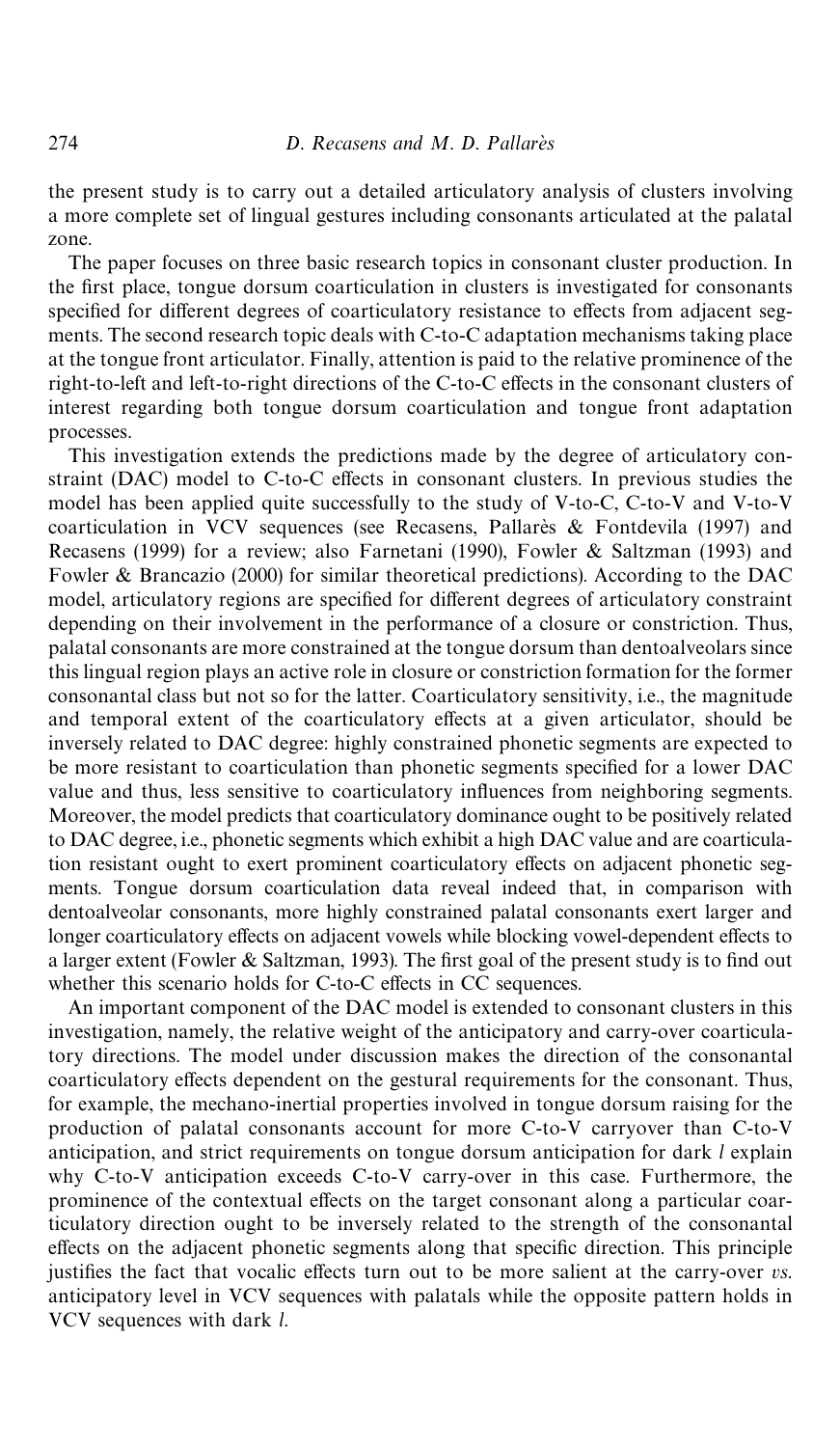The present research addresses another important theoretical aspect, namely, different C-to-C adaptation mechanisms at the tongue front in consonant cluster production. We try to elucidate whether consonantal overlap results in gradual approximation of the targets for the two adjacent consonants in the cluster or else into more categorical outcomes, i.e., blending *vs*. assimilation (see Section 1.2). It is believed that the adaptation mechanisms proposed so far in the literature may not be accurate enough to the extent that they are based on a limited subset of consonant classes. Also, while much research has been dedicated to the overlap of gestures on different tiers (e.g., the alveolar and labial gestures in the realization [mp] of /np/ in *seven plus*; [Browman & Goldstein, 1989\)](#page-27-0), much less is known about the articulatory outcomes generated through gestural overlap when the two meeting consonants involve the same or a close articulator. Our expectation is that a better understanding of the production mechanisms underlying these output realizations may be achieved on the basis of considerations about the degree of tongue front constraint during consonantal production.

In order to investigate these issues, data on spatial and temporal effects in tongue front and tongue dorsum contact are presented for heterosyllabic clusters made of 11 consonants from the Catalan language, i.e.,  $p$ ,  $t$ ,  $n$ ,  $l$ ,  $s$ ,  $r$ ,  $f$ ,  $A$ ,  $p$ ,  $j$  and  $k$ . Some clarification about the articulatory properties of these Catalan consonants is needed: *t* is dental and thus, articulated with a dentoalveolar closure; among alveolar consonants, the apicoalveolar lateral consonant *l* is dark independent of word and syllable position, and across contextual conditions; the rhotic *r* is realized as an apicoalveolar trill in heterosyllabic clusters whether occurring postconsonantally or, less clearly so, preconsonantally; the fricative f, the lateral  $\Lambda$  and the nasal  $\eta$  are produced with the tongue blade and predorsum at the alveolopalatal zone while the approximant *j* may be characterized as dorsopalatal [\(Recasens, 1990\).](#page-28-0) Experimental evidence for the first two research topics, i.e., tongue dorsum coarticulation and tongue front adaptation mechanisms, will be obtained at C1 in view of the fact that syllable-final consonants should be more sensitive to coarticulation than consonants placed in syllable onset position [\(Ohala & Kawasaki,](#page-28-0) [1984;](#page-28-0) [Byrd, 1996\).](#page-27-0)

# 1.1. Tongue dorsum coarticulation

In order to test the predictive power of the DAC model, the following two hypotheses regarding consonant-dependent and vowel-dependent effects in tongue dorsum coarticulation are submitted to experimental analysis.

A first prediction is that differences in coarticulatory sensitivity at the tongue dorsum for consonants in CC clusters (i.e., the extent to which the tongue dorsum configuration for a given consonant adapts to that for other consonants) ought to resemble patterns of V-to-C coarticulation sensitivity in VCV sequences. If so, C-to-C effects should conform to consonant-dependent differences in V-to-C coarticulation reported in previous studies:

(a) Labials and velars should be highly sensitive to contextual effects. This should be so for labials since they are produced essentially with no lingual activity (Fowler  $&$  Bran[cazio, 2000\),](#page-27-0) and for velars since they may be strongly coproduced with adjacent vowels [\(Wada, Yasumoto, Iteoka, Fujiki & Yoshinaga, 1970\).](#page-28-0)

(b) Other consonants which are positively specified for dorsal activity, i.e., alveolopalatals and palatals, ought to be much more resistant [\(Recasens, 1984\).](#page-28-0) It should also be the case for consonantal productions involving active predorsum lowering and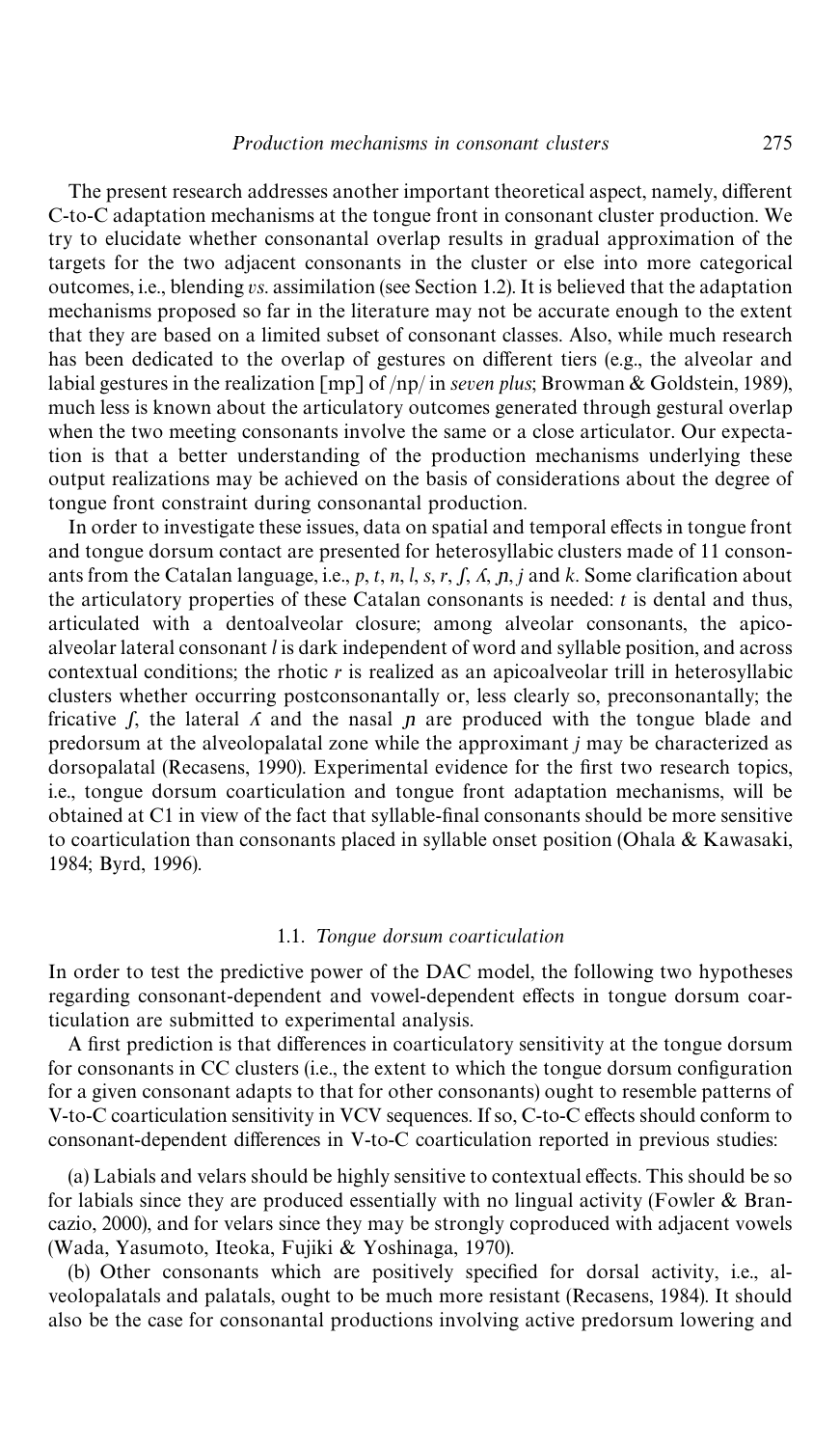more or less postdorsum retraction, i.e., dark *l* [\(Browman & Goldstein, 1995\),](#page-27-0) lingual fricatives *s*, ʃ [\(Stone, Faber, Raphael & Shawker, 1992\)](#page-28-0) and trilled *r* [\(Recasens, 1991;](#page-28-0) Recasens & Pallarès, 1999).

(c) An intermediate degree of tongue dorsum coarticulation is expected to apply to dentals and the alveolar *n* during the production of which apico-laminal activation may convey some automatic raising of the tongue dorsum [\(Kent & Moll, 1972\).](#page-27-0)

An alternative prediction is that C-to-C coarticulatory effects should be more prominent than V-to-C effects. The rationale underlying this hypothesis is that consonants are specified for stricter articulatory requirements than vowels since they must achieve a closure or a constriction somewhere along the vocal tract.

When the two adjacent consonants in a cluster differ in degree of tongue dorsum constraint, gestural overlap may yield a similar scenario to that found in VCV sequences. Indeed, more C2-to-C1 overlap has been found in stop  $+$  stop sequences than in fricative  $+$  stop sequences and for front lingual consonants as a function of dorsal consonants than *vice versa* [\(Byrd, 1996\).](#page-27-0)

A possible reason for the existence of more salient C-to-C than V-to-C effects may be gestural antagonism between consonants subjected to considerable articulatory demands. Indeed, while resisting the coarticulatory influence of more unconstrained consonants, highly constrained consonants may turn out to be quite sensitive to effects exerted by other highly constrained consonants produced with antagonistic articulatory gestures. Regarding tongue dorsum activity, gestural antagonism is at work between consonants requiring active tongue dorsum raising (alveolopalatals, velars) and those undergoing active tongue dorsum lowering (dark *l*, grooved *s*, trilled *r*). Experimental evidence obtained from languages opposing contrastively palatalized and velarized consonants indicates that the velarization gesture overrides the palataliz-ation gesture when consonants of the two classes come into contact (Ni [Chasaide](#page-27-0) [& Fitzpatrick, 1995\).](#page-27-0) In a similar fashion, C-to-V effects from dark *l* on *i* have been found to exceed effects from *i* on dark *l*, and a similar C-to-V and V-to-C behavior appears to hold when the consonant is pharyngealized (se[e Recasens, 1999](#page-28-0) for a review).

If this is a universal trend, two patterns should occur for the present results. Regarding C-to-C coarticulation, tongue dorsum lowering effects from *l*, *s* and *r* on alveolopalatal *f*,  $\Lambda$  and  $\mu$  ("depalatalizating" coarticulatory effects) are expected to exceed tongue dorsum raising effects from consonants of the latter group on those of the former group ("palatalizing" coarticulatory effects). For V-to-C coarticulation, effects of low vowels on palatalizing consonants  $(f, \Lambda, n)$  should be more extensive than effects of high vowels on depalatalizing consonants (*l*, *s*, *r*). Moreover, assuming that there should be more gestural antagonism in CC clusters than in VCV sequences and that tongue dorsum lowering should override tongue dorsum raising, a central research goal of the present paper is to find the extent to which clusters allow more prominent effects in tongue dorsum height than VCV sequences and whether these differences in consonantal and vocalic coarticulation involve tongue dorsum lowering rather than tongue dorsum raising.

# 1.2. Tongue front coarticulation

# 1.2.1. *Blending and assimilation*

There is a good deal of literature on the adaptation strategies at the tongue front articulator during the production of consonantal sequences. Regarding the coproduction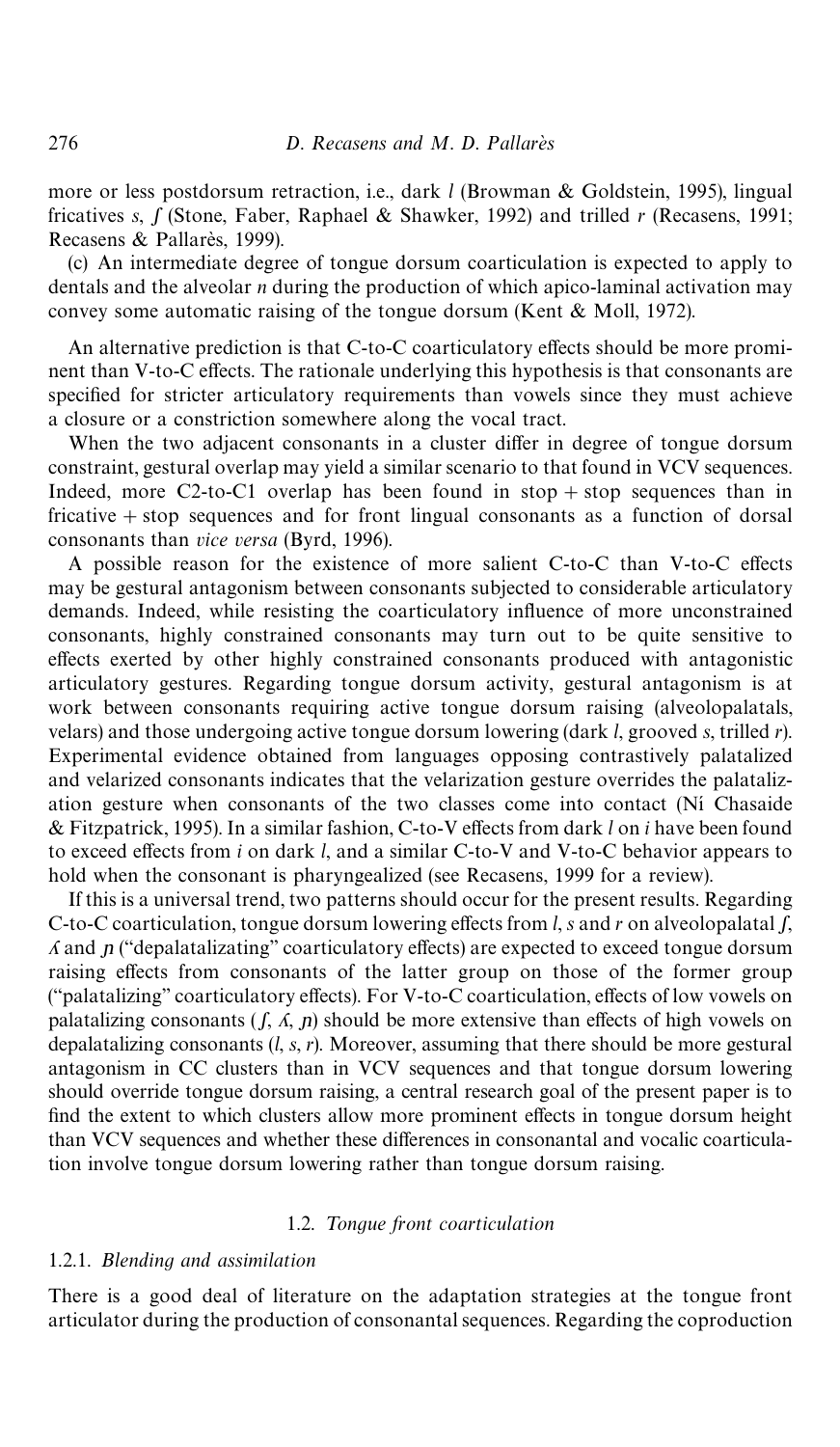of gestures from different oral tiers, Articulatory Phonology (Browman  $\&$  Goldstein, [1989\)](#page-27-0) advocates the view that increasing degrees of overlap ought to induce articulatory reduction in the C1 gesture which may be eventually obscured. However, in addition to residual cases of the C1 alveolar gesture, studies on alveolar  $+$  velar sequences have reported instances of  $C1$ -to- $C2$  assimilation, i.e., a complete identification between  $C1$ and C2 into a long segment, as for Catalan  $/t \# K /$  in *set cases* "seven houses" becoming [k:] in fast speech [\(Nolan, 1992;](#page-28-0) Kü[hnert, 1993; Ellis & Hardcastle, 1999\).](#page-27-0) Moreover, it appears that nasals are more prone to assimilate than stops, e.g.,  $/n \neq k$  [Fing] (Farnetani & Busà, 1994; Hardcastle, 1994).

On the other hand, Articulatory Phonology predicts that two more or less contiguous oral gestures on the same tier will yield blending and therefore will be realized at a single intermediate constriction location. Data on consonant clusters in the literature allow the identification of three possible blending scenarios:

(a) A sequence of a back dorsovelar and a following dorsopalatal. Blending is implemented through velar closure fronting in this case (e.g., /ki/, /gi/; Ö[hman, 1966\).](#page-28-0)

(b) A sequence of an apicolaminal dental or alveolar and a following alveolopalatal or dorsopalatal. The two consonants yield an alveolo-prepalatal articulation through some contact retraction at closure location, as shown for /ntʃ/ (Italian, English; [Farnetani](#page-27-0) & Busà, 1994; Solé [& Estebas, 1995\),](#page-28-0) and for the transformations  $/nj$  [ $[n]$  (English *onion*, dialectal French *union*, *panier*, Argentinian Spanish *opinión*; Recasens[, Fontdevila](#page-27-0) & Pallarès, 1995) and  $\langle sj \rangle > [f]$  (Japanese, English *bless you*; [Miyawaki, Kiritani,](#page-27-0) [Tatsumi & Fujimura, 1974; Nakamura, 1999;](#page-27-0) [Zsiga, 2000\).](#page-28-0)

(c) A cluster composed of two apicolaminal articulations produced at the alveolar zone and at the dental zone. In this particular case, blending is implemented through contact fronting for the alveolar consonant or else through summation of the lingual contact areas at the two places of articulation. Supporting evidence has been adduced for /nV/ (English *ten things*; [Browman & Goldstein, 1990\),](#page-27-0) /nt/ (Italian, Catalan; [Farnetani](#page-27-0) & Busà, 1994; Solé [& Estebas, 1995\)](#page-28-0) and  $\frac{Id}{I}$  (Spanish; [Romero, 1996\).](#page-28-0)

Data from other studies reveal, however, that blending is not a necessary strategy, and that complete assimilation and a sliding movement from C1 to C2 may also apply in cases (b) and (c) above. On the one hand, complete regressive assimilation has been reported both for /nf/ (Italian; Farnetani & Busà, 1994) and for  $\frac{s}{\#f}$  (Catalan, English; [Badia, 1951;](#page-26-0) [Recasens, 1993;](#page-28-0) [Holst & Nolan, 1995\)](#page-27-0); moreover, it has also been shown that laminal consonants  $(s, f)$  do not adapt to apical consonants  $(t, n, l)$  but override them (British English; [Bladon & Nolan, 1977\).](#page-26-0) On the other hand, while approaching each other, the two contiguous front lingual gestures may still be realized sequentially in the clusters  $/sd/$ ,  $/3d/$  and  $/rd/$  in Catalan and Spanish [\(Recasens, 1995;](#page-28-0) [Romero, 1996\)](#page-28-0) and /nʃ/ and /rn/ in Italian [\(Farnetani & Busa](#page-27-0)H, 1994).

A fourth blending process may also take place in clusters composed of an alveolar and a velar and thus, of consonants articulated at two nonadjacent places of articulation (which calls for clarification as to whether the tongue front and the back dorsum should be considered to be on the same tier or on different tiers). Evidence for this particular example of blending is derived from sound changes such as  $|k| > [k\Lambda] > [(\Lambda)]$ (Spanish [ $\text{A}$ a $\beta$ e] from Latin CLAVE 'key') and  $\text{A}$  $|p|$   $>$  [ $\text{A}$ ]  $>$  [ $\text{A}$ ]  $>$  [ $\text{A}$ ] (Spanish [una] UNG(U)LA "nail"). Some EPG data in support of this blending type have been reported for /tk/ and /kt/ in the literature (Recasens, Fontdevila, Pallare`s & Solanas, [1993\).](#page-28-0)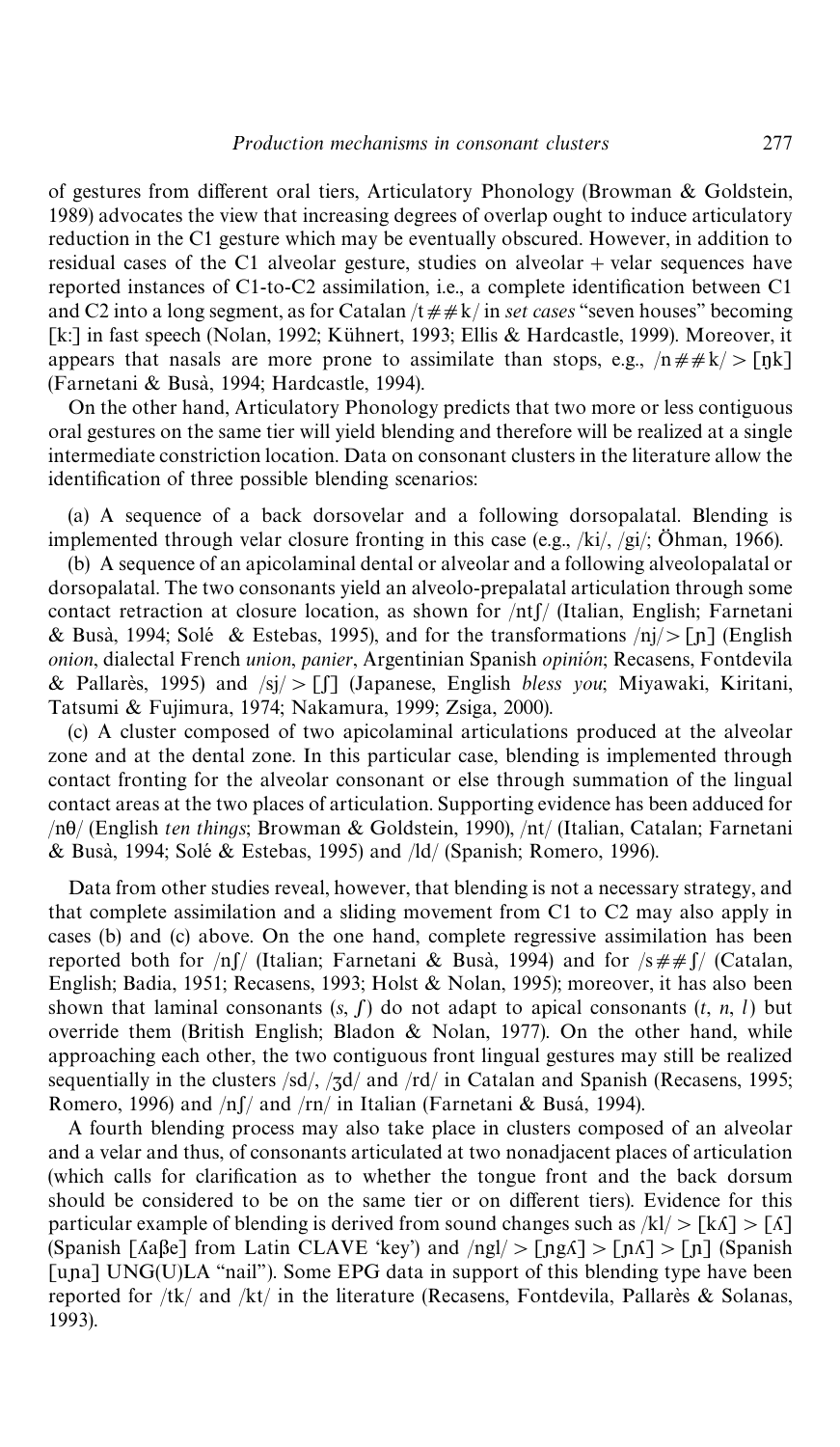# 1.2.2. *Research goals*

In light of these conflicting sources of evidence, the goal of our investigation is to test whether a better understanding of tongue front adaptation mechanisms can be achieved with reference to notions of articulatory constraint. In doing so, we exclude from analysis those clusters involving gestures on different tiers as well as other clusters which are known to undergo complete regressive assimilation in Catalan (see *Method* section). Our working hypotheses are based on the assumption that the tongue front exhibits different degrees of articulatory sensitivity from those operating at the tongue dorsum given that the two lingual regions are subjected to different articulatory requirements during consonantal production. The following predictions of tongue front coarticulatory sensitivity can be made:

(a) Nonfricative alveolopalatals (i.e.,  $\Lambda$ ,  $\mu$  but not  $\int$ ), palatals and velars should be highly adaptable at the tongue front since the tongue tip stays lowered and inactive during their production, and the tongue blade only intervenes partly in alveolopalatal production. V-to-C coarticulation data in the literature [\(Hoole, Gfroerer & Tillmann,](#page-27-0) [1990\)](#page-27-0) reveal indeed that velars are more sensitive than dentoalveolars at the tongue front.

(b) Among dentals and alveolars, available V-to-C coarticulation data for *n* and *l* confirm that these consonants are highly sensitive to contextual changes since their production involves mostly the tongue tip which is a nonmassive, flexible articulatory structure (Recasens, Fontdevila & Pallarès, 1992, 1996). Moreover, the latter paper reports more coarticulatory resistance at the tongue tip for dark *l* than for *n* presumably since velarization imposes higher demands on the apical articulator. Dental  $t$  offers an interesting case to the extent that, in contrast with alveolar *t*, the execution of a dental closure appears to prevent much vowel-dependent coarticulation at the tongue front from occurring [\(Farnetani, Hardcastle & Marchal, 1989\).](#page-27-0)

(c) Conversely, lingual fricatives  $s$  and  $f$  and trilled  $r$ , are expected to be highly resistant to tongue front adaptation in view of the high requirements on manner of articulation involved. Vocalic coarticulation data in the literature are in agreement with this prediction [\(Clark, Palethorpe & Hardcastle, 1982;](#page-27-0) Hoole *et al*[., 1990;](#page-27-0) [Recasens,](#page-28-0) [1991\)](#page-28-0).

Considering these consonant-dependent differences in tongue front constraint, our initial hypothesis is that blending should affect sequences of consonants which are specified for low requirements on tongue front activity. While some evidence in favor of this principle has been reported for  $\frac{ln\theta}{,} \frac{ln\pi}{,} \frac{ln\pi}{,} \frac{ln\pi}{,} \frac{sin\pi}{,}$  in the literature (see Section 1.2.1), it remains to be seen whether blending is also at work in other consonantal sequences: alveolopalatal followed by a dental or an alveolar (as in the clusters  $[nt]$  and [pn]); alveolopalatal preceded or followed by a velar (e.g., [pk], [g $\Lambda$ ]); velar + dental or alveolar (e.g., [gd], [gn]).

Assimilation (instead of blending) is the expected outcome when two consecutive consonants are realized by means of tongue front gestures differing in degree of articulatory constraint. Therefore, unconstrained  $t$ ,  $n$ ,  $l$ ,  $\Lambda$  and  $p$  are expected to assimilate to highly constrained *s*, *r* and  $f$ , as suggested by data for the Italian cluster  $\frac{f}{f}$  reported above. Moreover, these three consonants should not assimilate to any following consonant specified for a lesser degree of constraint at the primary articulator which is in agreement with the presence of a sliding C1-to-C2 movement for  $\frac{sd}{\sqrt{3}d}$ ,  $\frac{rd}{ad}$  and  $\frac{rn}{\sqrt{3}d}$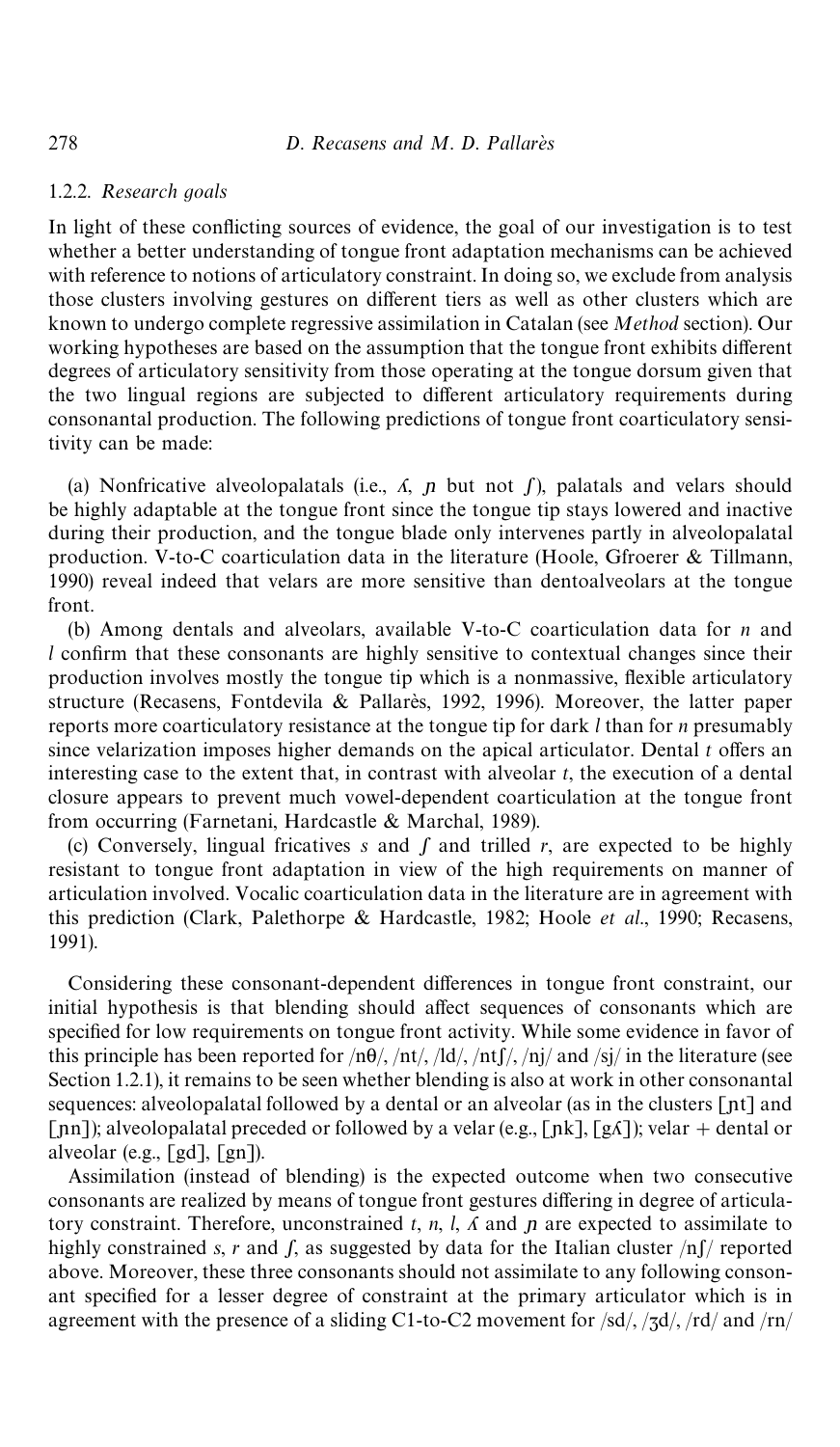as mentioned in 1.2.1. Also, assuming that regressive assimilations are categorical changes, we predict that they should apply throughout the first consonant in the cluster.

The final scenario refers to clusters composed exclusively of consonants specified for a high degree of tongue front constraint, i.e.,  $s, r$  and  $f$  (which, as pointed out above, will only be investigated for the nonassimilating cases). The initial prediction that the degree of articulatory constraint should account for the "nal phonetic output appears to be borne out by the trill *vs*. the two lingual fricatives. On the one hand, the fact that *r* does not assimilate to following *s* and ʃ but *s* and ʃ assimilate to following *r* in Catalan is in accordance with the strong aerodynamic requirements on the performance of trills (Solé, [2000\).](#page-28-0) On the other hand, the fact that  $\sqrt{s}$  undergoes assimilation and  $\sqrt{s}$  undergoes blending ( $[s^3s^j]$ ) in the same language may be related to differences in tongue body constraint between alveolopalatals and alveolars. Another conditioning factor may lie in the production mechanisms involved [\(Perkell, Boyce & Stevens, 1979; Nolan, Holst](#page-28-0) & Kü[nhert, 1996\):](#page-28-0) while the tongue dorsum activity for  $f$  may be anticipated quite freely during preceding apical *s*, the production of /ʃs/ involves tongue repositioning, just as C1 and C2 may overlap more easily for /tk/ *vs*. /kt/ (English; [Hardcastle & Roach, 1979;](#page-27-0) [Byrd, 1996\)](#page-27-0) and for /nk/ *vs.* /kn/ (Italian; Farnetani & Busà, 1994).

Another research issue explored in the present paper is the consonant-dependent coarticulatory effect on the size of the central lingual channel for the lingual fricatives *s* and *f*. Assuming that *s* is mostly apical and *f* is mostly laminal it remains to be seen whether the tongue tip for *s* adapts more easily to other consonants than the tongue blade or predorsum for ʃ, or *vice versa*.

In parallel to the tongue dorsum coarticulation data (Section 1.1), the present paper will investigate C2-dependent and vowel-dependent differences in coarticulation sensitivity at the tongue front during C1 production. The prediction here is that C-to-C effects should exceed V-to-C effects since vowels do not involve tongue front activation.

# 1.3. *Direction*

The predictive power of the DAC model will be used to estimate the relative prominence of the anticipatory and carry-over effects in tongue dorsum contact in consonantal sequences [\(Recasens](#page-28-0) *et al.*, 1997). Differences in C-to-C coarticulatory direction will be computed as a function of two consonantal groups, i.e., consonants known to exert more anticipatory than carry-over effects (i.e., highly constrained dark *l* and trilled *r*), and consonants which exert more extensive carry-over than anticipation (i.e., alveolopalatals) (see [Recasens, 1999\).](#page-28-0)

Differences in coarticulatory direction, i.e., between C-to-C anticipation and C-to-C carry-over, will be analyzed for a given consonant as a function of the same preceding and following consonants, respectively. Thus, for example, effects of  $\Lambda$  on  $\overline{n}$  will be measured in the sequence pair  $\lceil n\Lambda \rceil$  (anticipation)/ $\lceil \Lambda n \rceil$  (carry-over).

An evaluation of the relative weight of anticipatory and carry-over trends in consonantal clusters needs to take other factors into account. Syllable-position-dependent articulatory characteristics may play a role; generally speaking, anticipatory effects are expected to prevail over carry-over effects given that consonantal gestures are less prominent syllable finally than syllable initially (Ohala  $&$  Kawasaki, 1984). On the other hand, the alveolar lateral *l* could allow less coarticulation in syllable final position than in syllable onset position since it is known to be particularly dark syllable finally [\(Lehiste,](#page-27-0) [1964\).](#page-27-0)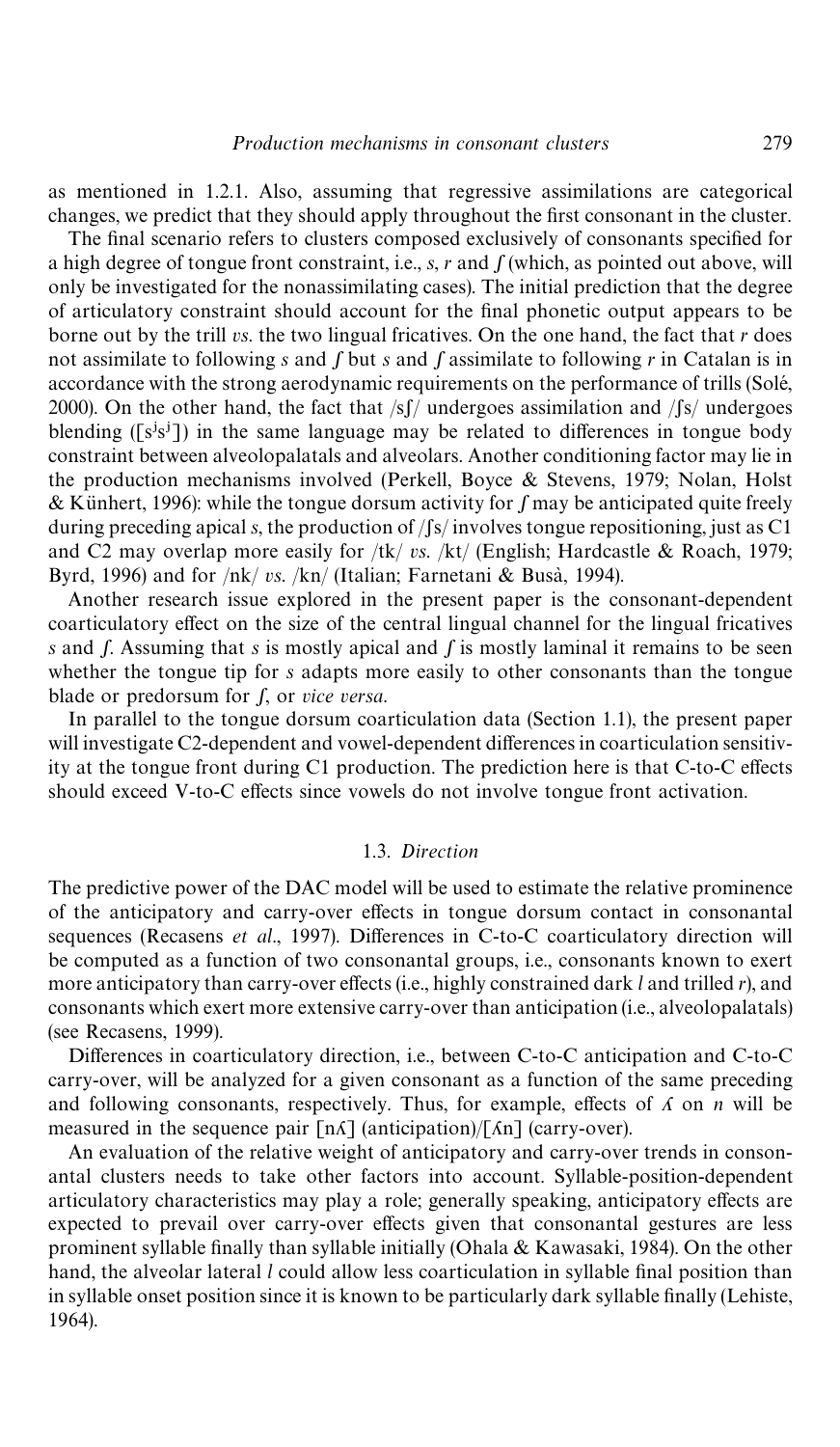Assimilatory processes at the consonantal place of articulation may in principle be progressive (from C1 to C2) as well as regressive (from C2 to C1) though, as shown by the phonetic realization of the CC sequences mentioned in this section, regressive assimilations are known to occur much more frequently than progressive ones. In a production model based on degrees of articulatory constraint, highly constrained consonants are expected to exert regressive and progressive assimilations. In order to evaluate the relative strength of the two assimilatory types, tongue front contact patterns will be analyzed for several unconstrained consonants  $(n, l, \Lambda)$  in a representative sample of CC clusters.

# 2. Method

# 2.1. *Data recording*

Electropalatographic (EPG) and audio recordings were obtained simultaneously for a set of consonantal clusters embedded in the string  $aC \# \# Ca$  where C1 and C2 were part of two meaningful Catalan words. Word sequences were read without pausing or assigning special emphasis to any of the two consecutive words. Three Catalan speakers DR, JP and JS recorded those clusters 5, 3 and 3 times each, respectively. Linguopalatal contact data were gathered every 5 ms with 62 electrode artificial palates using the Reading EPG system [\(Hardcastle, Jones, Knight, Trudgeon & Calder, 1989\).](#page-27-0) As shown in [Fig. 1](#page-8-0) (top), the electrodes of the artificial palate are arranged in eight rows longitudinally (from R1 or most anterior row to R8 or most posterior one) and in eight columns sagitally (from C1 or most lateral column to C4 or most central column, both on the right and left sides of the palate surface). The graph also shows the grouping of rows in articulatory zones, i.e., alveolar and palatal; in view of the fact that the lingual closure for some of the consonants extended back to the 5th row of electrodes, the areal distribution of rows was chosen to be  $5-3$  instead of  $4-4$  which is the pattern commonly used in other studies. The bottom graph identifies the alveolar zone (a) and the three palatal subzones, i.e., prepalatal (b), mediopalatal (c) and postpalatal (d), which correspond roughly to rows of electrodes 6, 7 and 8, respectively. The bottom graph also shows the location of relevant articulatory regions on the tongue surface, i.e., tip and blade (e), predorsum (f), mediodorsum (g) and postdorsum (h). It may be seen that the front rows are distributed over a much smaller zone on the surface of the palate than the back rows.

The consonantal sequences selected for analysis are listed in [Table I.](#page-8-0) The speech material was composed of consonantal clusters with  $p$ ,  $t$ ,  $n$ ,  $l$ ,  $s$ ,  $r$ ,  $f$ ,  $\Delta$ ,  $p$ ,  $j$  and  $k$ . The consonants under study are represented in italics in this paper because stops and fricatives may be phonetically voiced or voiceless depending on the contextual conditions involved (see below).

Some indications should be given about the preparation of the corpus of consonant clusters. Bilabials were not included as C2 since they do not exert anticipatory lingual effects on the preceding consonant; moreover,  $p$  and  $r$  only appear as C1 and C2, respectively, in line with restrictions on the frequency of occurrence of these consonants in Catalan lexical items. In order to match the other (voiced) consonants in the corpus, the stops *p*, *t*, and *k* and the fricative *s* were rendered voiced by being placed before a voiced stop or a voiced fricative; however, the palatal fricative had to be voiceless when acting as C1 (since  $\sqrt{3}$  is realized as a palatal affricate word finally in Catalan) and voiced

<span id="page-7-0"></span>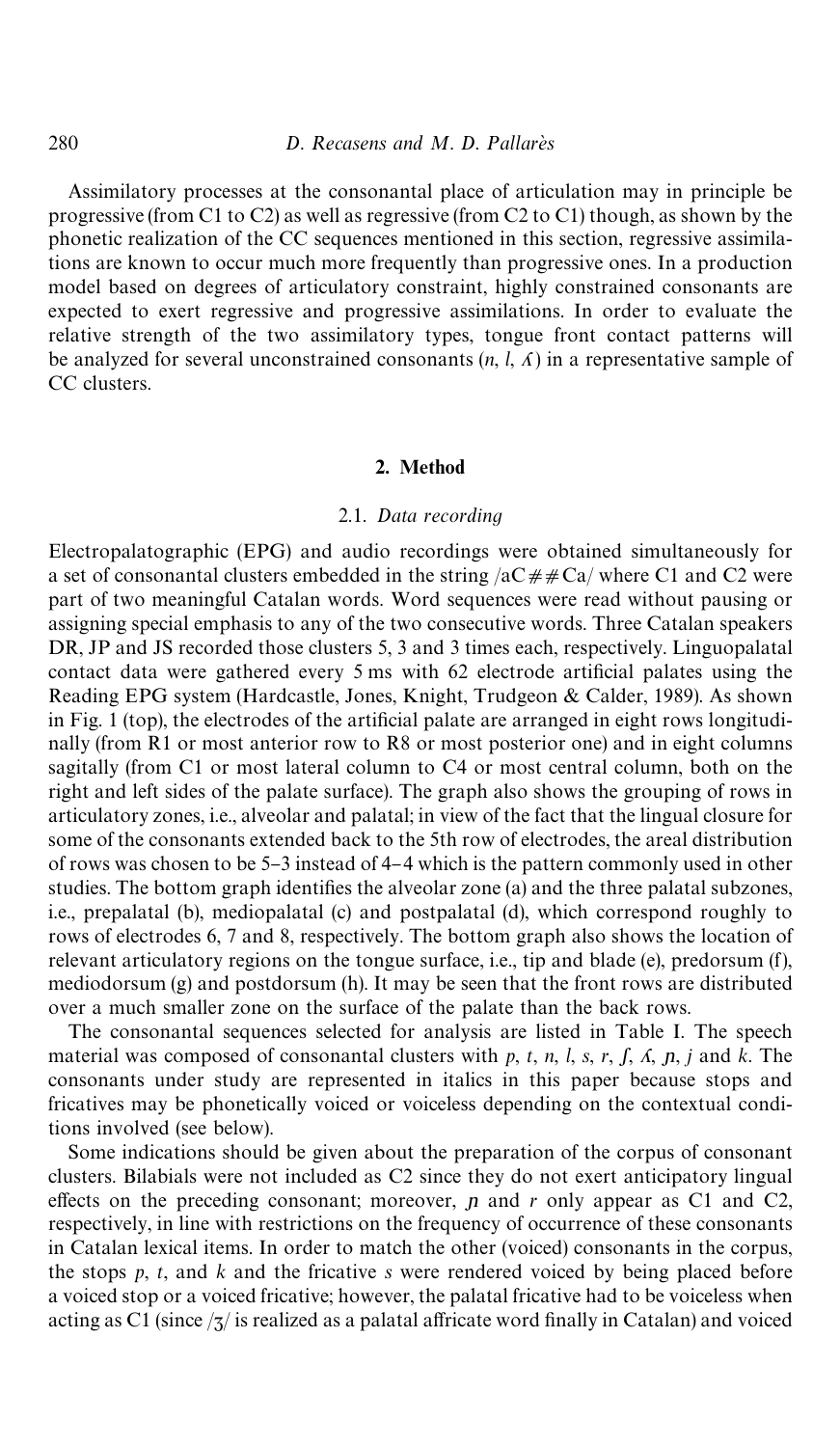<span id="page-8-0"></span>

Figure 1. (Top) Diagram of the artificial palates used in the present study with subdivisions into rows (R1–R8), columns (C1–C4 on both palate sides) and articulatory zones (alveolar, palatal). (Bottom) Articulatory zones along the surface of the palate ((a)–(d)) and tongue regions along the tongue surface ((e)–(h)). See text for details.

| C <sub>1</sub>   | C <sub>2</sub> |    |                |              |                |                 |              |                        |                                        |  |  |
|------------------|----------------|----|----------------|--------------|----------------|-----------------|--------------|------------------------|----------------------------------------|--|--|
|                  | t              | n  |                | S            | r              |                 | Â            |                        | k                                      |  |  |
| $\boldsymbol{p}$ | bd             |    | bl             | bz           | br             | $b_3$           | b۸           | bj                     | bg                                     |  |  |
| $\boldsymbol{t}$ |                |    |                | dz           | dr             | $d_3$           |              | dj                     |                                        |  |  |
| $\boldsymbol{n}$ | nt             |    | nl             | ns           | nr             | n <sub>3</sub>  | nÂ           | nj                     |                                        |  |  |
| l                | <sup>1</sup> t | ln |                | $\log$       | <sup>1</sup> r | 1 <sub>3</sub>  | lΛ           |                        | 1k                                     |  |  |
| $\boldsymbol{S}$ | zð             | zn | zl             |              |                |                 | zΛ           | lj<br>zj               | zy                                     |  |  |
| r                | rt             | rn | rl             | rs           |                | $r_3$           | r۸           |                        | rk                                     |  |  |
| $\int$           | $\int t$       | 3n | 5 <sup>1</sup> | ∫s           | 3r             |                 | $3\Lambda$   | $\frac{3j}{\Lambda j}$ | ſk                                     |  |  |
| Á                | Λt             | Λn | Λl             | Λs           | Λr             | $\Lambda 3$     |              |                        | Λk                                     |  |  |
| $\sqrt{n}$       | $\mathbf{p}$   | nn | J              | $\mathbf{m}$ | $\mathbf{p}$   | $\mathfrak{n}3$ | $\mathbf{n}$ | Jij                    | $\ensuremath{\text{n}}\xspace\text{k}$ |  |  |
| $\overline{k}$   | gd             | gn | gl             | gZ           | gr             | 83              | gΛ           | $g_{j}$                |                                        |  |  |

TABLE I. Consonantal sequences selected for analysis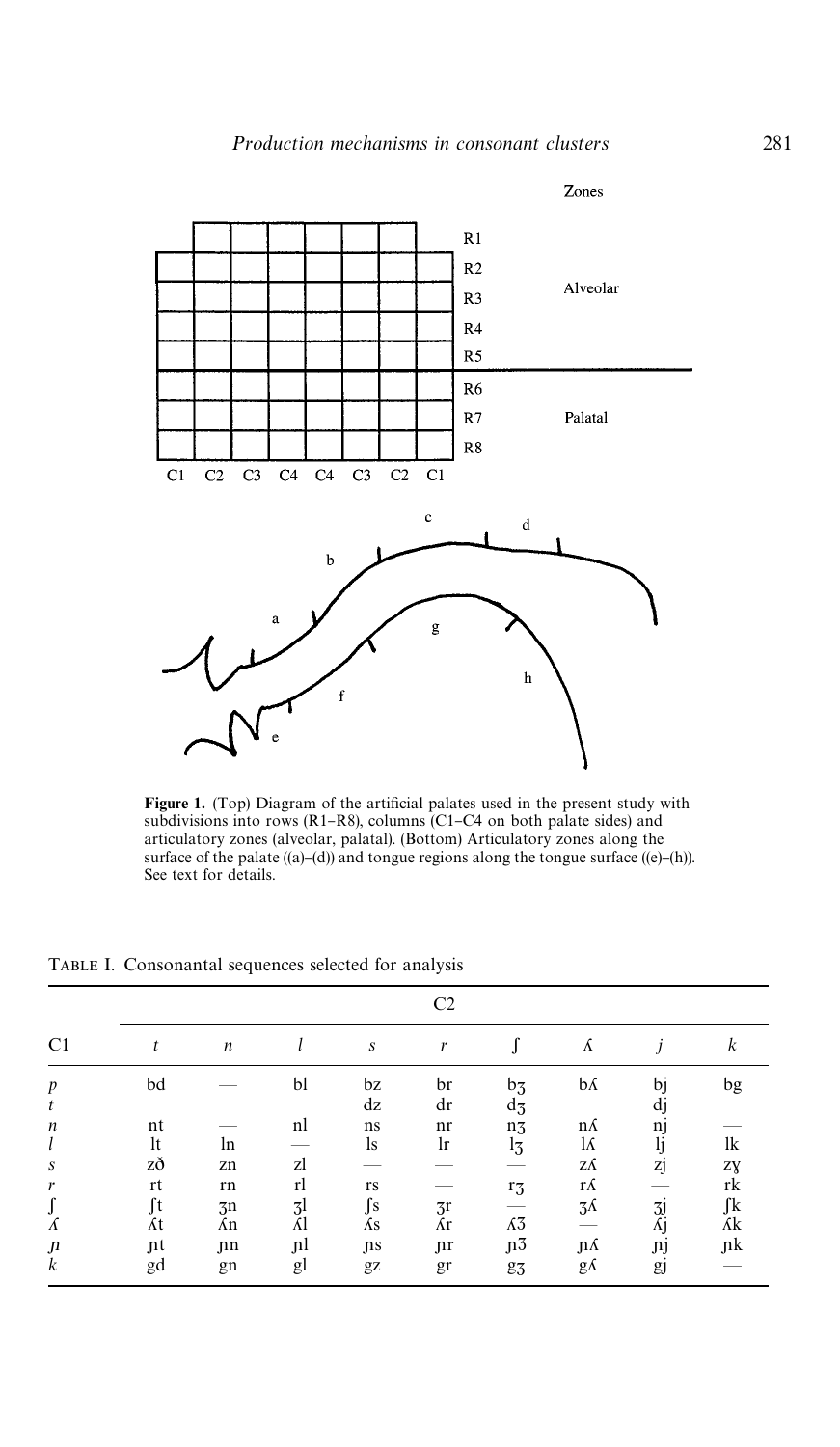when acting as  $C_2$  (since words beginning with  $/f$  are rare in this language). Given these voicing conditions the sequences *sd* and *sq* were realized  $\lceil z\delta \rceil$  and  $\lceil z\gamma \rceil$  according to the phonotactic rules of Catalan.

We excluded from analysis consonantal combinations yielding complete regressive assimilation either of manner and place or just of place of articulation:  $t$  before  $n, l, \Lambda$  and  $k$  (which are usually realized as  $\lceil \text{nn} \rceil$ ,  $\lceil \text{III} \rceil$ ,  $\lceil K\Lambda \rceil$ ,  $\lceil k\kappa \rceil$ ); *p* before *n* ( $\lceil \text{mn} \rceil$ ); *s* before *r* and  $\int$ ([rr], [f]); *n* before *k* ([nk]); *r* before *j* [rj]). These combinations appear as blanks in Table I. Moreover, data for a few sequences were analyzed only for two speakers ([bd] for DR and JP; [lV], [Ej], [gz] and [gr] for DR and JS; [Vs] for JP and JS), and the sequence  $[b_7]$  was only available for the speaker DR.

Since one of the goals of the present study was to compare coarticulatory trends in consonantal clusters and in vocalic environments, EPG data were also collected for the same consonants and speakers in symmetrical VCV sequences, with *i*, *a* and *u*. Intervocalic stops and fricatives had to be voiceless since voiced stops become approximant in this contextual condition in Catalan.

# 2.2. *Segmentation*

In order to investigate C-to-C coarticulatory effects, C1 offset was identified applying several segmentation criteria which could vary with cluster and speaker.

C1 offset was identified at closure offset on the EPG record in sequences with  $C_1 = t$ ,  $n, l, r, \Lambda$  and  $n$ . Closure offset for *l* was characterized as a contact opening at the two central columns of electrodes at the alveolar zone. Closure offset for trilled *r* was taken to occur at the release of the only available alveolar contact period on the four central columns (the rhotic had two contacts when placed at C2 but only one contact when placed at C1).

An acoustic criterion for segmentation was applied to sequences in which C1 was a nasal, a lateral, *p*, *k*, or a fricative. This decision was based on the fact that nasals and laterals were often articulated with an incomplete lingual closure, labials involve no active linguopalatal contact, back closure for velars was not usually visible on the linguopalatal contact patterns, and fricatives show no central contact on the palatographic record. The temporal offset of nasals and laterals was fixed at the offset of formant structure associated with consonants of these two manners of articulation; this event often coincided with the onset of complete closure, fricative noise or formant structure for C2. In the case of sequences beginning with *p* and  $k$ , C1 offset was placed at the onset of C2-related formant structure when C2 was a nasal, a lateral, *j* or *r*, at the onset of C2-related noise when C2 was a fricative, and at the bilabial burst in the stop sequences [pt] and [pk]. Regarding sequences with a fricative C1, the boundary between C1 and C2 was fixed at the offset of the frication noise which often coincided with the onset of formant structure for a lateral or a nasal C2.

These segmentation criteria were also applied to several clusters made of a nasal, a stop, *r* or a lateral followed by a lingual fricative displaying a 5 or 10 ms epenthetic phonetic stop between C1 and C2 (a few repetitions of these combinations were excluded from analysis since the epenthetic stop was too long). In most [rC] sequences for speaker DR, C2 was taken to start after a mean 24 ms vocalic element following the alveolar contact period for *r*.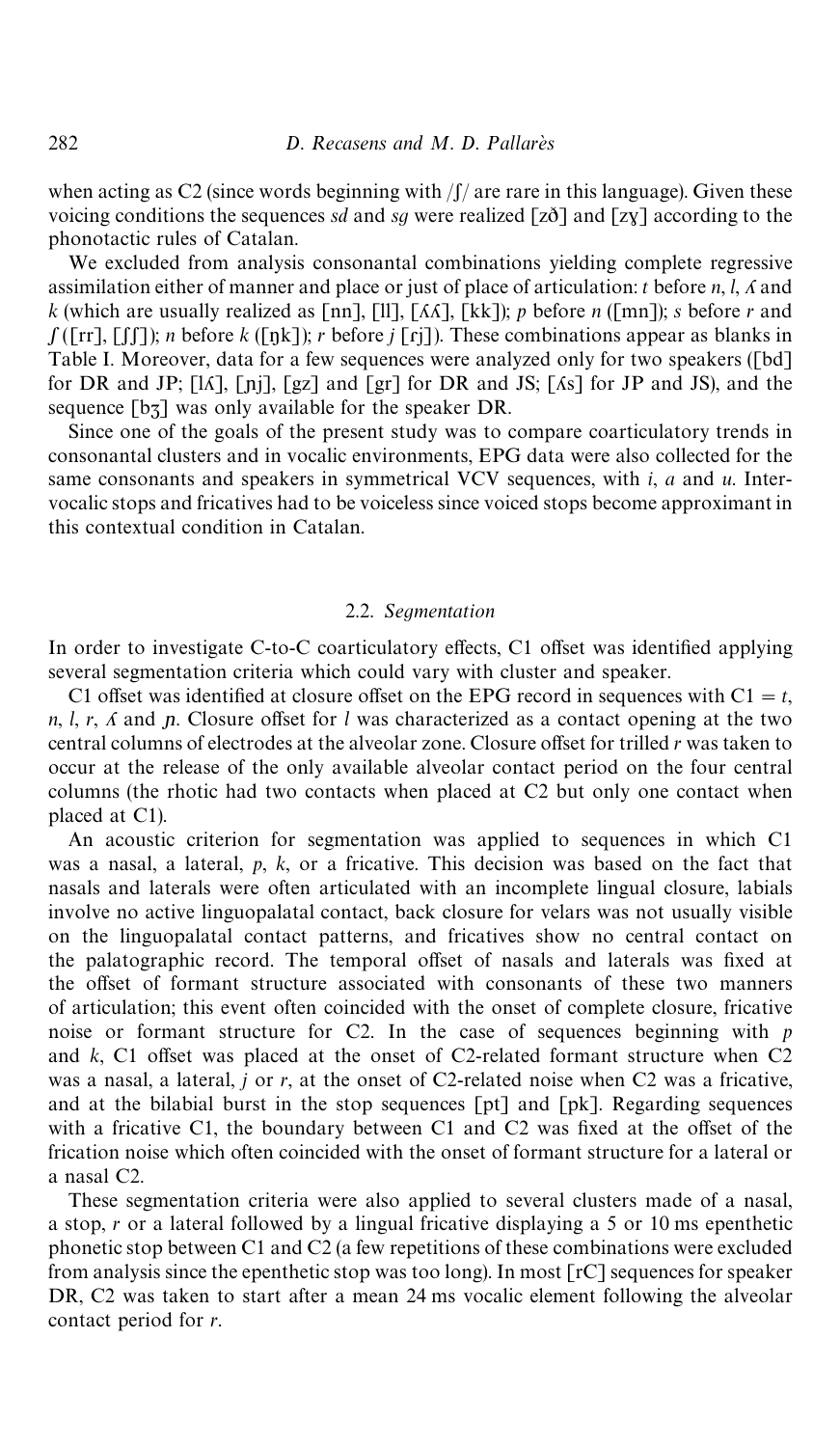# 2.3. *Data analysis*

# 2.3.1. *Contact indices*

In order to carry out a numerical evaluation of the EPG data, the 62 data points of the linguopalatal contact patterns were transformed into several index values applying the contact index method (Fontdevila, Pallarès  $\&$  Recasens, 1994). Three contact indices were calculated, namely, CAa or alveolar contact anteriority index, CCa or alveolar contact centrality index, and Qp or contact index at the palatal zone.

The CAa index reflects the degree of contact fronting at the five front rows of the artificial palate (i.e., from frontmost  $R1$  to backmost  $R5$ ) and is thus strongly correlated with place of articulation. The CAa formula is:

$$
CAa = [\log [[1(R5/8) + 9(R4/8) + 81(R3/8) + 729(R2/8) + 4921(R1/6)] + 1]] /
$$
  
[log (5741 + 1)].

In the ratios within parentheses, the total number of electrodes on a given row (i.e., R5, R4, R3, etc.) is divided by the total number of electrodes on that row. Each ratio is multiplied by a coefficient number. These coefficients are chosen so that the activation of all electrodes at and behind a given row always yields a lower index value than the activation of a single electrode at more anterior rows.

 $Qp$  index values  $(Qp)$  quotient for the dorsopalatal contact) are averages of electrode activation at the palatal zone. Those averages are computed dividing the number of on-electrodes on the three back rows by the total number of 24 electrodes on those rows and are correlated with the degree of tongue dorsum raising.

The CCa index was measured applying the formula below to *s* and *f*, and provides an estimate of changes in alveolar constriction width. The computation procedure of the CCa index is analogous to that of the CAa index, and takes into account the electrodes on a given column as well as those on the corresponding symmetrical column on the other half of the alveolar area of the artificial palate:

$$
CCa = [log[[1(C1/8) + 11(C2/10) + 120(C3/10) + 1320(C4/10)] + 1]]/
$$

 $\lceil \log(1452 + 1) \rceil$ .

# 2.3.2. *Analysis procedure*

C2-to-C1 coarticulation was measured in size and in temporal extent. Coarticulatory size effects were determined from the contact index values. For that purpose, all three contact indices were computed at the midpoint of the intervocalic consonants, and at  $-15$  ms before C1 offset in the consonant clusters. In view of the short duration of  $\lceil r \rceil$ , contact indices for this consonant were calculated at  $-10$  ms instead of at  $-15$  ms. Data were obtained for each speaker independently and averaged across speakers.

In order to measure the temporal extent of C2-to-C1 coarticulation, C2-dependent differences in Qp and CAa were evaluated statistically during C1 as long as the consonantal sequences being compared were represented by two or more repetitions. For that purpose, one-way ANOVAs ( $p < 0.05$ ) were computed across C2 conditions for each C1 and for each speaker with contact index as the independent variable and C2 as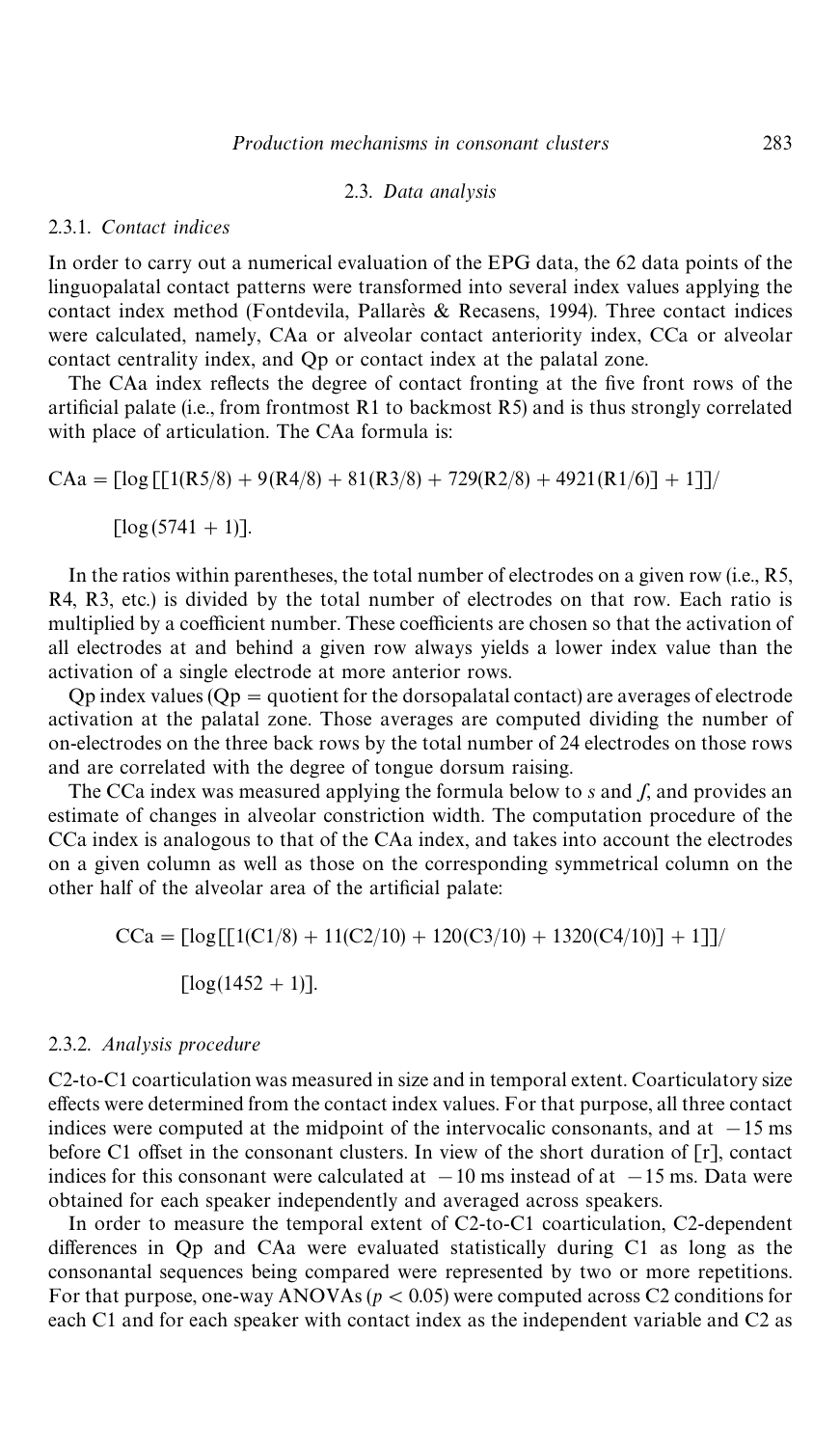the dependent variable. ANOVAs were performed, each for 5 ms, starting at C1 offset backwards, and the temporal extent of anticipatory coarticulation across C2 conditions was taken to occur at the last temporal frame exhibiting a significant difference along C1. In addition, *post hoc* Scheffé tests were carried out in 5 ms steps up to the last temporal frame yielding significant results in the ANOVAs; this procedure allowed us to determine which  $C2$  comparisons were significant and the temporal extent of those significant comparisons.

In order to find out whether larger effects were also longer, correlation analyses between Qp coarticulation values in size and in temporal extent were performed only for those pairs of CC sequences showing significant temporal effects.

In order to estimate differences in coarticulatory direction between anticipatory  $C2$ -to-C1 effects and carry-over C1-to-C2 effects in dorsopalatal contact, Qp differences between identical C1 and C2 were submitted to statistical analysis in symmetrical CC pairs, i.e., for *n* in the sequence pair  $\lceil \ln \lceil \ln \lceil \ln \lceil}$ . One-way ANOVAs (*p* < 0.05) were computed between Qp values at each (positive) 5 ms frame after C1 offset and at the same (negative) numerical frame before C1 offset, i.e., at  $+5$  *vs*.  $-5$  ms, at  $+10$  *vs*.  $-10$  ms... Qp differences usually exhibited the same sign at all significant temporal frames, namely, positive if Qp values for C2 were larger than Qp values for C1 or else negative if the opposite relationship was true. The last significant value obtained in this analysis procedure was taken to be the temporal extent of the prevalent coarticulatory direction; moreover, the largest Qp difference between C1 and C2 yielded a measure of size. The following effects were analyzed: from alveolopalatals  $(f, \Lambda)$  on several alveolars  $(n, l, r)$ ; from alveolars produced with active tongue dorsum lowering  $(l, r)$  on other alveolars  $(n, \text{ and } r \text{ or } l)$  and alveolopalatals  $(f, \Lambda)$ .

Differences between C2-to-C1 anticipatory effects and C1-to-C2 carry-over effects at the place of articulation were analyzed for  $n$ ,  $l$ , and  $\Lambda$  in all possible CC combinations through an evaluation of CAa values at  $-15$  ms and at  $+15$  ms.

#### 3. Results

# 3.1. Size effects

Size effects are reported in [Table II](#page-12-0) and in Figs  $2-5$ . Table II lists Qp, CAa and CCa values for C2-to-C1 anticipatory effects at  $-15$  ms (for each C1 as a function of each C2) and for V-to-V effects (for each consonant as a function of  $i$ ,  $a$ , and  $u$ ); means across speakers and a variability measure across those means are presented in the table. [Figs](#page-13-0) [2](#page-13-0) and [3](#page-13-0) plot Qp and CAa ranges for the consonantal effects (left) and for the vocalic effects for comparison (right). [Figs 4](#page-14-0) and [5](#page-14-0) display linguopalatal configurations for  $C1 = n$  and for  $C1 = p$  in all C2 conditions in order to illustrate the scenarios of articulatory adaptation at the alveolar and palatal zones.

# 3.1.1. *Qp* (*tongue dorsum coarticulation*)

(a) Qp ranges across C2 conditions provide an estimate of C1-dependent degrees of coarticulatory resistance at the palatal zone. According to [Fig. 2 \(](#page-13-0)left), consonants differ regarding the amount of C-to-C coarticulation in the progression p,  $p$ ,  $k > t$ ,  $n$ ,  $l$ ,  $f$ ,  $\Lambda > s$ , *r*. Moreover, *n* is somewhat more variable than the other consonants of the second group  $(t, l, f, \Lambda)$  while *s* is less resistant than *r*. Index values for the Qp ranges in the figure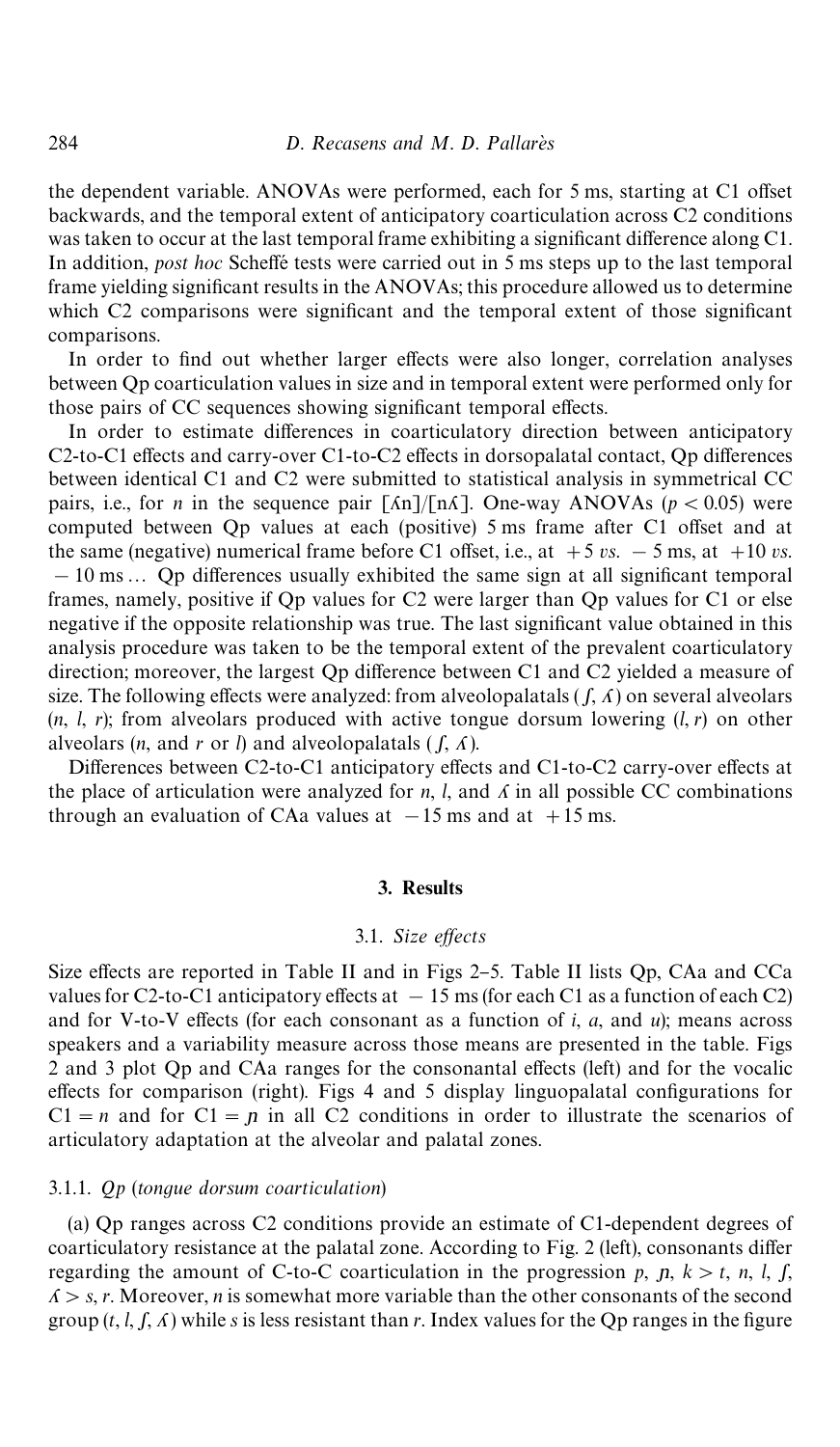|                                       |     |              |              |              |                  | C <sub>2</sub>   |        |              |              |                  |              | V            |              |
|---------------------------------------|-----|--------------|--------------|--------------|------------------|------------------|--------|--------------|--------------|------------------|--------------|--------------|--------------|
| $C1$ Qp                               |     | t            | n            | l            | $\boldsymbol{S}$ | $\boldsymbol{r}$ | $\int$ | Á            | $\dot{J}$    | $\boldsymbol{k}$ | i            | a            | и            |
| $p \overline{X}$                      |     | 0.26         |              | 0.05         | 0.28             | 0.24             | 0.52   | 0.41         | 0.60         | 0.39             | 0.57         | 0.12         | 0.12         |
| S.D.                                  |     | 0.01         |              | 0.04         | 0.03             | $0.02\,$         |        | 0.11         | 0.10         | 0.06             | 0.08         | 0.06         | 0.07         |
| $\bar{\text{X}}$<br>t                 |     |              |              |              | 0.30             | 0.28             | 0.57   |              | 0.59         |                  | 0.56         | 0.32         | 0.38         |
| S.D.                                  |     |              |              |              | 0.05             | 0.02             | 0.11   |              | 0.11         |                  | 0.08         | 0.05         | 0.08         |
| $n \times \bar{X}$                    |     | 0.38         |              | 0.16         | 0.33             | 0.26             | 0.58   | 0.44         | 0.57         |                  | 0.52         | 0.26         | 0.35         |
| S.D.                                  |     | 0.05         |              | 0.08         | 0.10             | $0.02\,$         | 0.08   | 0.08         | 0.12         |                  | 0.04         | 0.02         | 0.05         |
| $\bar{X}$<br>l                        |     | 0.12         | 0.05         |              | 0.15             | 0.15             | 0.29   | 0.21         | 0.38         | 0.17             | 0.23         | 0.03         | 0.13         |
| S.D.                                  |     | $0.07\,$     | 0.08         |              | 0.01             | 0.11             | 0.17   | $0.10\,$     | $0.20\,$     | 0.09             | 0.08         | 0.05         | 0.08         |
| $\bar{X}$<br>$\boldsymbol{S}$         |     | 0.26         | 0.29         | 0.29         |                  |                  |        | 0.34         | 0.48         | 0.41             | 0.50         | 0.34         | 0.39         |
| S.D.                                  |     | 0.01         | 0.03         | 0.06         |                  |                  |        | 0.03         | 0.04         | 0.05             | 0.00         | 0.07         | 0.06         |
| $\bar{X}$<br>r                        |     | 0.25         | 0.25         | 0.24         | $0.26\,$         |                  | 0.27   | 0.24         |              | 0.26             | 0.31         | 0.24         | 0.26         |
| S.D.                                  |     | 0.02         | $0.00\,$     | 0.01         | 0.01             |                  | 0.02   | 0.01         |              | 0.02             | 0.02         | 0.01         | 0.01         |
| $\bar{X}$<br>$\int$                   |     | 0.47         | 0.50         | 0.29         | 0.47             | 0.28             |        | 0.47         | 0.55         | 0.61             | 0.63         | 0.52         | 0.60         |
| S.D.                                  |     | 0.04         | 0.02         | 0.02         | $0.08\,$         | 0.03             |        | 0.05         | 0.02         | 0.03             | 0.04         | 0.03         | 0.08         |
| $\Lambda$ $\bar{X}$                   |     | 0.46         | 0.41         | 0.40         | 0.35             | 0.32             | 0.48   |              | 0.54         | 0.67             | 0.62         | 0.41         | 0.57         |
| S.D.                                  |     | 0.06         | 0.13         | 0.08         | 0.03             | 0.10             | 0.06   |              | 0.13         | 0.11             | 0.08         | 0.05         | 0.13         |
| $n \bar{X}$                           |     | 0.70         | 0.56         | 0.45         | 0.50             | 0.34             | 0.66   | 0.65         | 0.74         | 0.87             | 0.73         | 0.64         | 0.75         |
| S.D.                                  |     | 0.11         | 0.15         | 0.11         | $0.01\,$         | 0.09             | 0.07   | 0.09         | 0.01         | 0.05             | 0.04         | 0.13         | 0.05         |
| $k \bar{X}$                           |     | 0.59         | 0.57         | 0.37         | 0.63             | 0.33             | 0.79   | 0.70         | 0.76         |                  | 0.70         | 0.54         | 0.35         |
| S.D.                                  |     | 0.04         | 0.01         | 0.10         | 0.02             | 0.03             | 0.08   | 0.08         | 0.04         |                  | 0.08         | 0.06         | 0.06         |
|                                       | CAa |              |              |              |                  |                  |        |              |              |                  |              |              |              |
| $\bar{X}$<br>$\boldsymbol{p}$         |     | 0.51         |              | 0.87         | 0.49             | 0.33             | 0.81   | 0.86         | 0.76         | 0.01             | 0.52         | 0.14         | 0.00         |
| S.D.                                  |     | 0.70         |              | 0.15         | 0.35             | 0.22             |        | 0.13         | 0.03         | 0.01             | 0.30         | 0.24         | 0.00         |
| $\bar{X}$<br>$\mathfrak{t}$           |     |              |              |              | 0.72             | 0.70             | 0.65   |              | 1.00         |                  | 0.99         | 1.00         | 0.99         |
| S.D.                                  |     |              |              |              | 0.22             | 0.22             | 0.21   |              | 0.01         |                  | 0.01         | 0.00         | 0.01         |
| $\bar{X}$<br>$\boldsymbol{n}$         |     | 1.00         |              | 0.83         | 0.60             | 0.42             | 0.62   | 0.95         | 0.92         |                  | 0.96         | 0.63         | 0.41         |
| S.D.                                  |     | 0.00         |              | 0.11         | 0.18             | $0.20\,$         | 0.20   | 0.04         | 0.09         |                  | 0.04         | 0.33         | 0.36         |
| $\bar{\text{X}}$<br>l                 |     | 1.00         | 1.00         |              | 0.76             | 0.58             | 0.79   | 0.98         | 0.97         | 0.92             | 0.94         | 0.78         | 0.80         |
| S.D.                                  |     | 0.00         | 0.00         |              | 0.16             | 0.30             | 0.07   | $0.02\,$     | $0.04\,$     | 0.12             | 0.09         | 0.21         | 0.17         |
| $\bar{X}$<br>$\boldsymbol{S}$<br>S.D. |     | 0.64<br>0.36 | 0.62         | 0.64<br>0.37 |                  |                  |        | 0.66<br>0.22 | 0.60<br>0.27 | 0.55             | 0.56         | 0.46         | 0.41<br>0.23 |
| $\bar{X}$                             |     | 0.43         | 0.23<br>0.33 | 0.42         | 0.46             |                  | 0.45   | 0.36         |              | 0.22<br>0.47     | 0.27<br>0.50 | 0.24<br>0.35 | 0.41         |
| r<br>S.D.                             |     | 0.17         | $0.20\,$     | 0.09         | 0.32             |                  | 0.33   | 0.27         |              | 0.18             | 0.21         | 0.11         | 0.22         |
| $\bar{\text{X}}$<br>$\int$            |     | 0.58         | 0.59         | 0.72         | 0.40             | 0.43             |        | 0.59         | 0.50         | 0.34             | 0.49         | 0.34         | 0.31         |
| S.D.                                  |     | 0.17         | 0.15         | 0.07         | 0.22             | 0.27             |        | 0.31         | 0.16         | 0.19             | 0.22         | 0.12         | 0.15         |
| $\Lambda$ $\bar{X}$                   |     | 0.95         | 0.94         | 0.98         | 0.57             | 0.72             | 0.61   |              | 0.72         | 0.77             | 0.68         | 0.67         | 0.64         |
| S.D.                                  |     | $0.07\,$     | 0.04         | 0.01         | 0.30             | 0.26             | 0.36   |              | 0.16         | 0.16             | 0.25         | 0.31         | 0.29         |
| $n \bar{X}$                           |     | 0.96         | 0.99         | 0.96         | 0.68             | 0.66             | 0.66   | 0.87         | 0.87         | 0.72             | 0.77         | 0.69         | 0.69         |
| S.D.                                  |     | 0.07         | 0.01         | 0.07         | 0.27             | 0.25             | 0.24   | 0.14         | 0.14         | 0.15             | 0.17         | 0.18         | 0.21         |
| $k \bar{X}$                           |     | 1.00         | 0.70         | 0.83         | 0.22             | 0.63             | 0.48   | 0.81         | 0.11         |                  | 0.15         | 0.07         | 0.07         |
| S.D.                                  |     | 0.00         | 0.13         | 0.14         | 0.00             | 0.11             | 0.12   | 0.09         | 0.07         |                  | 0.13         | 0.12         | 0.12         |
| CCa                                   |     |              |              |              |                  |                  |        |              |              |                  |              |              |              |
| $\bar{X}$<br>$\boldsymbol{S}$         |     | 0.49         | 0.64         | 0.56         |                  |                  | 0.53   | 0.60         | 0.52         | 0.46             | 0.54         | 0.48         | 0.44         |
| S.D.                                  |     | 0.08         | 0.09         | 0.09         |                  |                  | 0.13   | 0.10         | 0.07         | 0.13             | 0.04         | 0.04         | 0.02         |
| $\bar{X}$<br>$\int$                   |     | 0.69         | 0.67         | 0.64         | 0.44             | 0.20             | 0.76   |              | 0.52         | 0.46             | 0.61         | 0.51         | 0.55         |
| S.D.                                  |     | 0.10         | 0.05         | 0.21         | 0.08             | 0.19             | 0.08   |              | 0.04         | 0.03             | 0.03         | 0.04         | 0.09         |

<span id="page-12-0"></span>TABLE II. Qp, CAa and CCa values at  $-15$  ms for C1 (left) as a function of several C2 (top) and of several vowels. Data correspond to means across speakers. Standard deviations are also given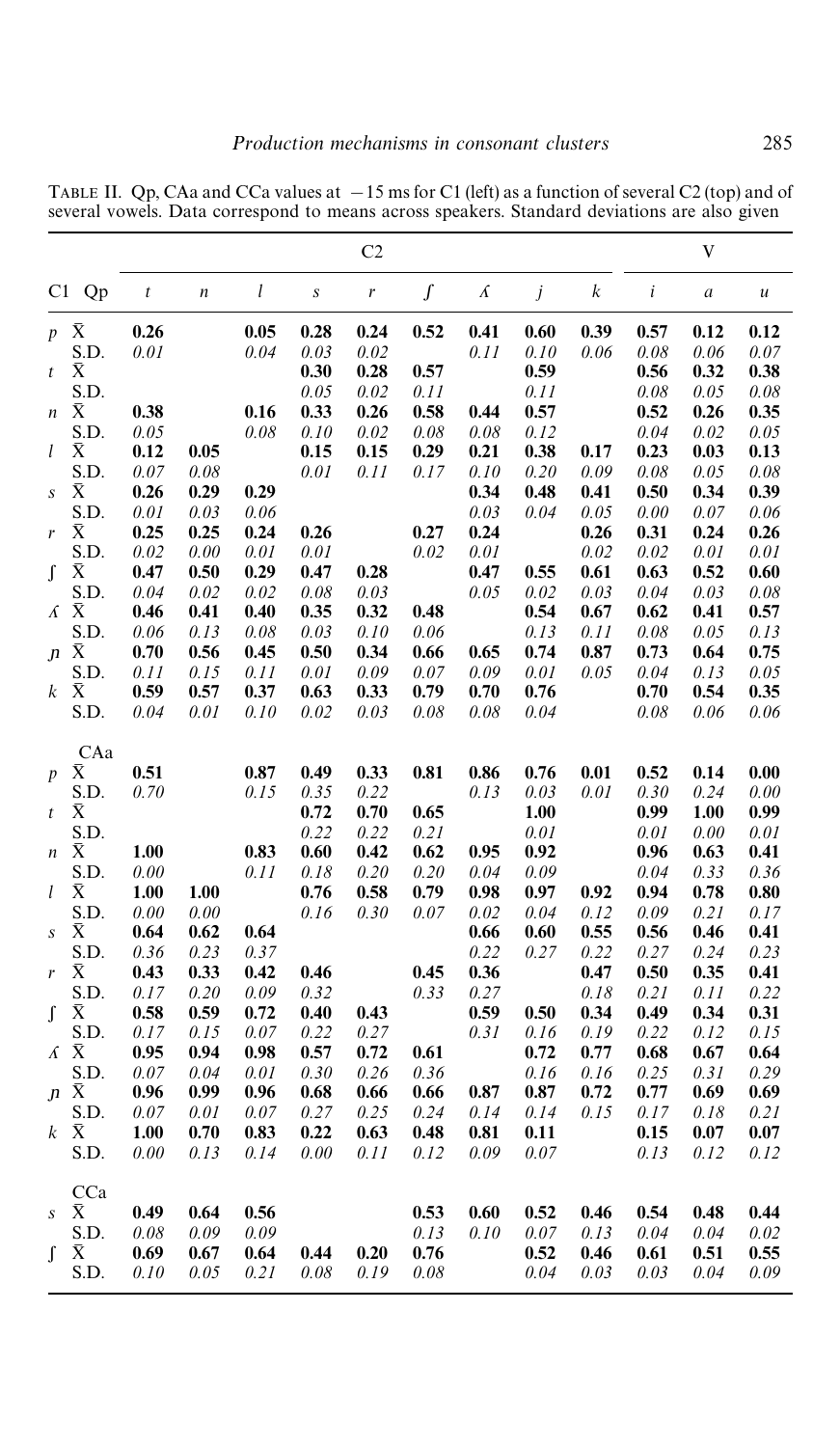<span id="page-13-0"></span>

Figure 2. (Left) Ranges of Qp values for C1 across C2 sampled at  $-15$  ms. (Right) Ranges of Qp values for the same consonants as a function of the vowels *i*, *a* and *u*.



Figure 3. (Left) Ranges of CAa values for different C1 across C2 conditions and speakers sampled at  $-15$  ms. (Right) Ranges of CAa values for the same consonants as a function of the vowels *i*, *a* and *u*.

also indicate the presence of minimal dorsopalatal contact for dark *l*, *r*, and, less so, *s*, and of maximal palatal contact for alveolopalatals and velars. The S.D. values in [Table II](#page-12-0) reveal little speaker-dependent Qp variability for all consonants with the exception of *l* presumably due to differences in darkness across speakers.

A close look at the Qp data for each CC combination in [Table II](#page-12-0) reveals highest Qp values (and thus maximal tongue dorsum raising effects) for bilabials, dentals and alveolars before consonants produced with a high tongue dorsum, i.e., alveolopalatals, palatal *j* and velar *k*. This happens to be more so in the case of sequences with  $C_1 = p$ , *t*, and *n* than in the case of those with highly constrained  $C1 = l$ , *s* and *r*. Accordingly, linguopalatal configurations i[n Fig. 4 s](#page-14-0)how considerable differences in palatal contact for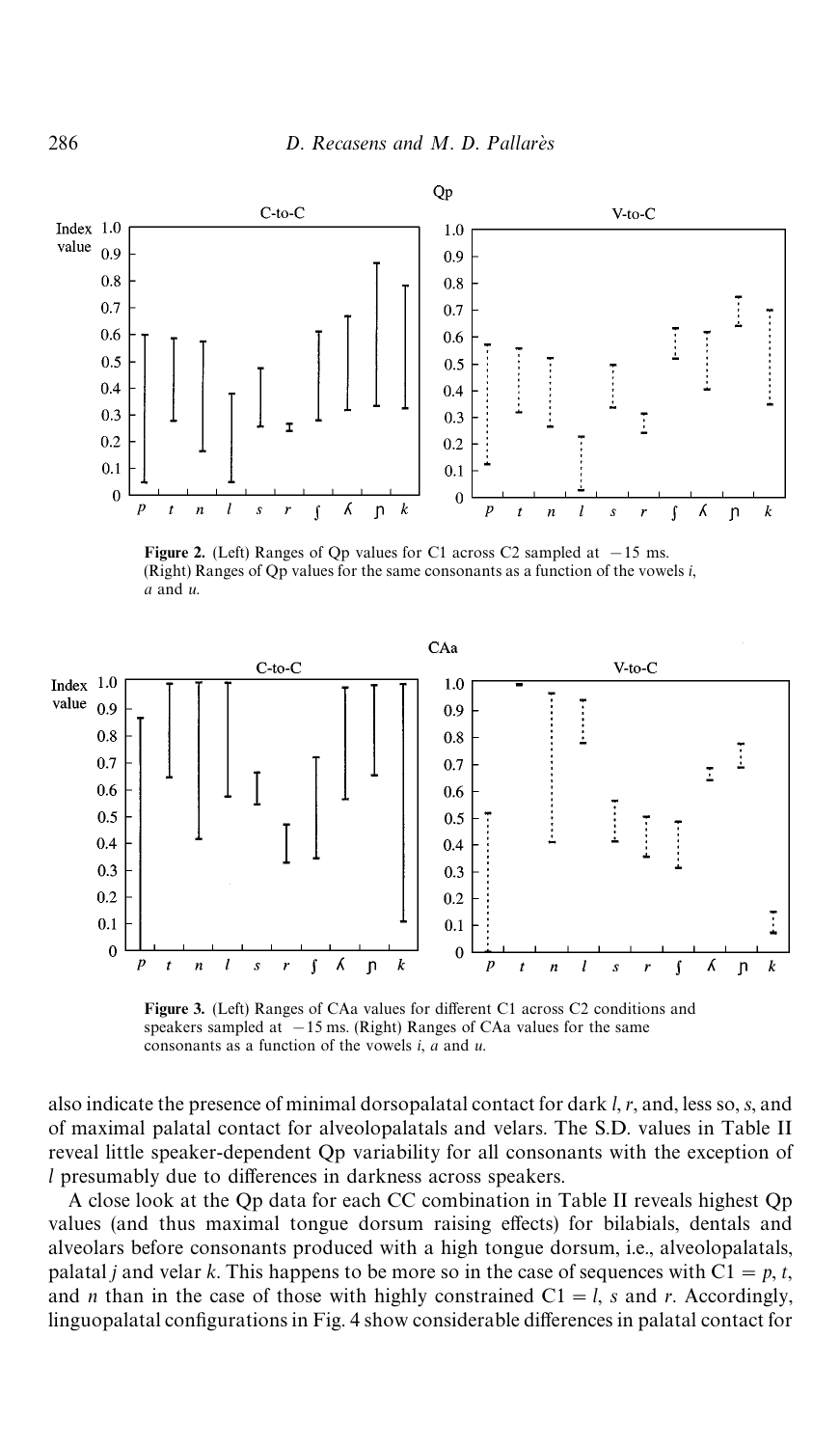<span id="page-14-0"></span>

Figure 4. Linguopalatal configurations for *n* in all C2 context conditions (speaker DR).



Figure 5. Linguopalatal configurations for  $p$  in all C2 context conditions (speaker DR).

 $C_1$  = *n* before consonants produced with and without active tongue dorsum raising, i.e.,  $\int$ ,  $\Lambda$ , *j* (bottom) *vs. t*, *l*, *s*, *r* (top). A partial exception is dental *t* which is produced with more laminal contact than the apicoalveolar consonants *l*, *s* and *r*, and thus causes some automatic elevation of the tongue dorsum to occur during preceding  $C1 = n$ .

Consonants produced with tongue dorsum raising, i.e., alveolopalatals  $(f, \Lambda, n)$  and velars  $(k)$ , show low  $Qp$  values and thus major tongue dorsum lowering effects before *l* and *r* and, less so, before *s*. Their Qp values are high before other dorsal consonants (i.e., before alveolopalatals and palatal *j* and, even more so, before velars) and intermediate before dental  $t$  and  $n$ . Palatographic displays in Fig. 5 show differences in degree of palatal contact for  $\mu$  as a function of these three groups of consonants. While a velar consonant is known to blend with a following high front vowel (see *Introduction*), high Qp values in sequences made of an alveolopalatal and a velar do not correspond to a blending situation. Indeed, the linguopalatal configuration for C1 in the sequence  $\lceil nk \rceil$ in Fig. 5 shows that temporal overlap between the alveolopalatal gesture and the velar gesture does not result in a single place of articulation at the palatal zone but in two separate closure locations. Data for other clusters with a velar and a dentoalveolar or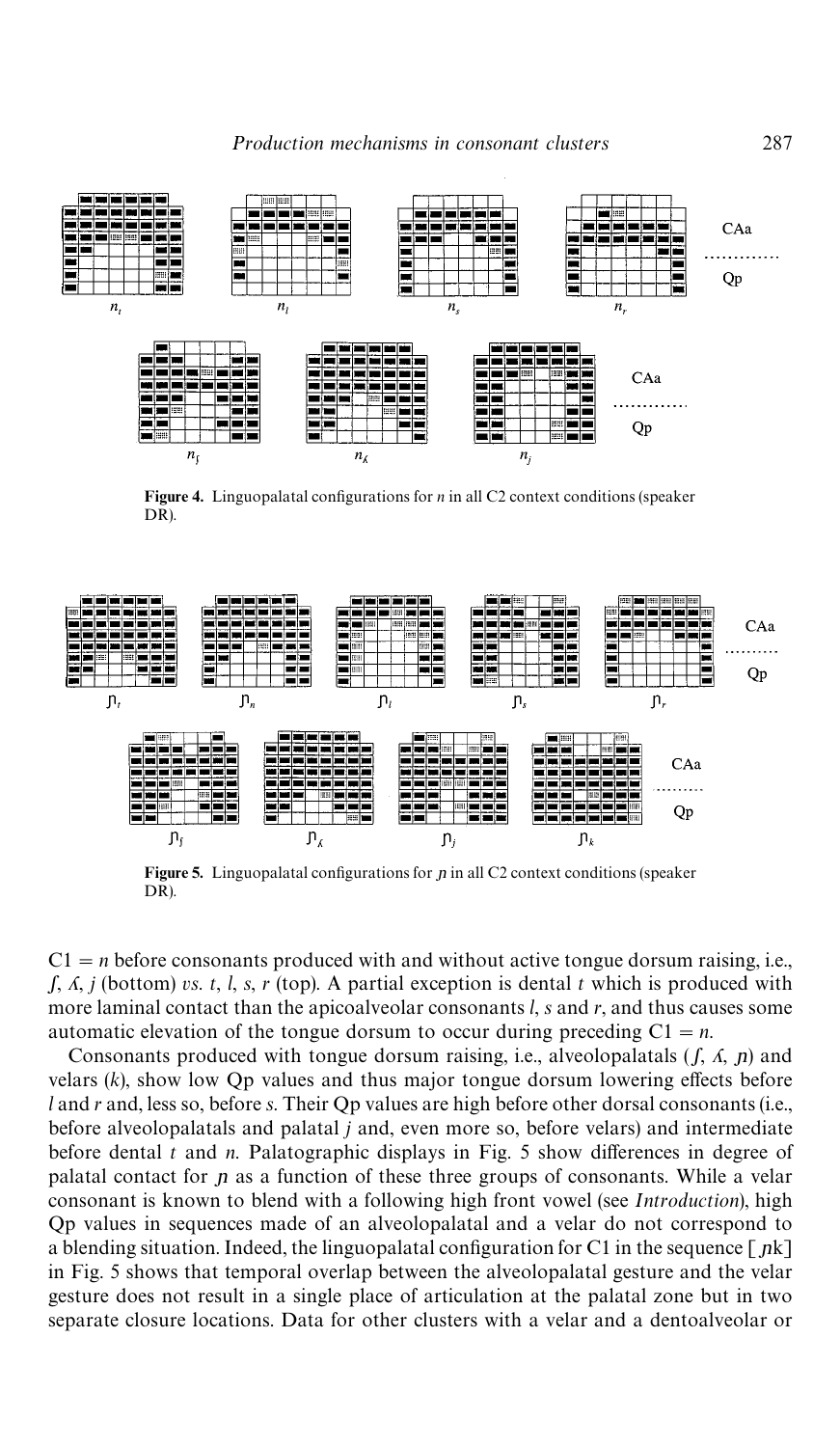alveolopalatal articulation ([gd], [gn], [gz], [g $\Lambda$ ]) also show gestural overlap but no blending.

(b) Qp ranges of C-to-C coarticulation agree to a large extent with Qp ranges of V-to-C coarticulation [\(Fig. 2,](#page-13-0) right): in both cases, contextual variability is high for labials and velars, and low for the trill and *s*; dental *t* and alveolars *n* and *l* are somewhat less sensitive to V-to-C coarticulation than to C-to-C effects, vocalic effects being less obvious for *l* than for *t* and *n*. It thus appears that consonants involving demanding manner requirements (and little dorsopalatal contact) block consonantal and vocalic effects at the palatal zone, i.e., apical vibration for *r*, frication for *s* and, less so, laterality and the formation of a secondary lingual constriction for dark *l*. Dark *l* appears to undergo more palatalization as a function of contextual *j* than of adjacent *i* [\(Table II\)](#page-12-0).

Differences in coarticulatory sensitivity between the V-to-C and C-to-C scenarios are most striking for consonants produced with maximal palatal contact, i.e., alveolopalatals happen to be much more variable in the latter contextual condition than in the former (more so for  $\pi$  and  $\Gamma$  than for  $\Lambda$ ). Those differences are mostly related to contextual conditions contributing to dorsopalatal contact lowering. Indeed, as shown in [Table II,](#page-12-0) Qp for C1 =  $\int$  and  $\int$  decreases much more dramatically as a function of C2 = *l*, *s*, and *r* (down to a value of about 0.25-0.40) than of the vowel *a* (down to about 0.5-0.6); analogous but smaller differences are obtained for  $CI = \Lambda$ . It may be thus concluded that antagonistic consonants requiring active tongue dorsum lowering and backing may exert a stronger depalatalizing effect on alveolopalatal consonants than low vowels.

According to the table, vocalic effects occur as a function of front *vs*. nonfront vowels in the case of labials, dentals and alveolars (i.e.,  $i > u$ , *a*) and of high *vs*. low vowels in the case of alveolopalatals (i.e.,  $i, u > a$ ). As expected, vocalic effects for velars vary in the progression  $i > a > u$  which reflects the existence of three vowel-dependent tongue dorsum positions.

# 3.1.2. *CAa* (*tongue front adaptation*)

(a) Differences in consonantal closure or constriction fronting (as inferred from CAa index values) need to be identified in order to account for tongue front adaptation mechanisms in consonant clusters. Vowel-dependent differences in CAa will serve this purpose since it is known that vowels exert minimal effects on the place of articulation for most consonants.

Among dentals, alveolars and alveolopalatals, CAa values were found to be high for *t*,  $n, l, \Lambda$  and  $p$ , and low for *s*, *r*, and  $\int$  [\(Fig. 3, l](#page-13-0)eft). Demanding manner requirements, i.e., frication and apical vibration, require some closure or constriction retraction which explains why *s*, *r* and *f* are produced with a back lingual constriction at the alveolar zone. In light of these different places of articulation, alveolar and alveolopalatal consonants will be subdivided into four groups throughout this paper whenever necessary: front alveolars  $(n, l)$ , back alveolars  $(s, r)$ , front alveolopalatals  $(\Lambda, n)$  and back alveolopalatals  $(f)$ .

(b) Consonant-dependent variability in CAa is maximal for labials and velars [\(Fig. 3,](#page-13-0) left) since these consonants involve no tongue front activation. Gestural overlap explains why CAa values for  $C1 = p$  and *k* are usually higher before dentals, front alveolars and alveolopalatals than before back alveolars, palatals and velars [\(Table II\)](#page-12-0). At the other end, highly constrained alveolars *s* and *r* exhibit less variability than any other C1 and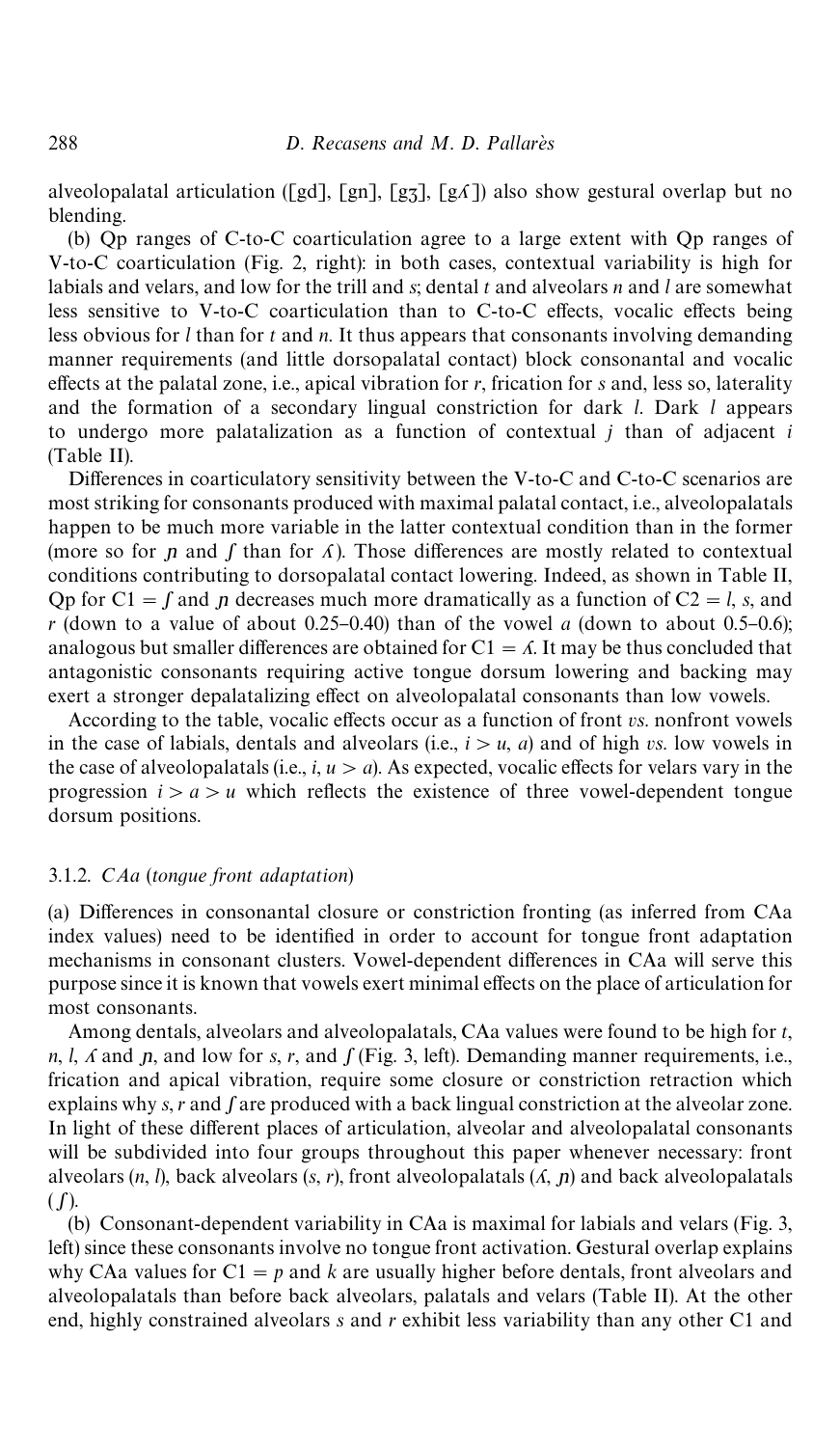are thus maximally resistant to alveolar contact fronting as a function of following dentals, front alveolars and front alveolopalatals.

Dentals (*t*), front alveolars  $(n, l)$  and alveolopalatals  $(f, \Lambda, n)$  show a good deal of C2-dependent CAa variability and thus, appear to adapt to the place of articulation of the following consonant. This is so presumably since the tongue front is down during alveolopalatal production, and *t*, *n*, and *l* are produced with the tongue tip and are specified for less demanding manner requirements than fricatives and trills. The most noticeable C-to-C coarticulatory effects in this case involve closure retraction for dentals, front alveolars and front alveolopalatals  $(t, n, l, \Lambda, n)$  before the back alveolars *s* and *r* and the back alveolopalatal  $\beta$ , in agreement with phonetic descriptions stating that  $\beta t$ becomes alveolar in those three contextual conditions in Catalan [\(Recasens, 1993\).](#page-28-0) Indeed, as shown in [Table II,](#page-12-0) those C1 exhibit low CAa values before the back C2 of interest. Linguopalatal contact patterns in [Figs 4](#page-14-0) and [5 a](#page-14-0)lso reveal that  $n$  and  $p$  are articulated exclusively at the back alveolar subzone when placed before *s* and *r* which suggests that C1 assimilates to C2 in these circumstances. This adaptation pattern may be facilitated by the strong apical nature of *l* and *n* and indicates that the transition from C1 to C2 in sequences such as [ns] and [nr] does not require changes in place of articulation but just in the manner of articulation (i.e., the velum must be raised for the production of C2 in both clusters). CAa values for  $\Lambda$  and  $\mu$  before palatal *j* and velar *k* tend to be as low as those before back alveolars [\(Table II\)](#page-12-0).

CAa values for *n*, *l*,  $\Lambda$  and  $\Lambda$  are high before front alveolars  $(t, n, l)$  and front alveolopalatals  $(X)$ , which is in accordance with  $/n/$  and  $N/$  becoming dental before a dental stop in Catalan [\(Recasens, 1993\).](#page-28-0) Moreover, contact patterns for  $\lceil \pi \rceil$  and  $\lceil \pi \Lambda \rceil$ [\(Fig. 4\)](#page-14-0) and for  $\lceil \pi \rceil$  and  $\lceil \pi \rceil$  [\(Fig. 5\)](#page-14-0) suggest that speakers use a blending strategy which is actualized through some contact expansion and may encompass the dental zone as well. Thus, blending processes may be argued to involve the addition of the tongue contact characteristics at the places of articulation for the two consecutive consonants in the cluster. High CAa values for *t*, *n* and *l* before *j* (sequences [tj], [nj], [lj]) and little increase in alveolar contact towards the back for [nj] in [Fig. 4](#page-14-0) suggests that dentals and front alveolars do not undergo blending with following *j* in the present study. Strict requirements on frication explain why  $C1 = f$  is not very sensitive to C2-dependent fronting effects (see low CAa values for this consonant i[n Fig. 3\)](#page-13-0) and therefore may not undergo articulatory blending with the following consonant.

(c) Vocalic effects [\(Fig. 3,](#page-13-0) right) resemble consonantal effects in being large for  $p$ (for  $i > a$ ,  $u$ ; see [Table II\),](#page-12-0) and small for *s* and *r*. Small vowel-dependent CAa differences for velars and related to the absence of contact on the sides of the alveolar zone; indeed, for all speakers, velar closure occurs on row 8 for [iki] and behind this row for [aka] and [uku], and lateral contact may extend along two or three (and exceptionally four) rows of electrodes.

While being highly sensitive to coarticulatory effects in consonant clusters, dentals, front alveolars and alveolopalatals allow little vowel-dependent coarticulation (for  $i > a$ , *u*) except for *n*. The finding that CAa for intervocalic *t* does not vary at all as a function of the adjacent vowels in consistent with dentals being articulated fixedly at the teeth and exhibiting considerable alveolar contact (see *Introduction*). Little voweldependent variability in CAa for dark *l*, and for the alveolopalatals  $\int$ ,  $\Lambda$  and  $\mu$ , should be related to the high articulatory constraints involved in the production of complex consonantal segments (dark *l*) and of consonants articulated with the dorsum of the tongue (alveolopalatals). These consonants exhibit more prominent consonant-dependent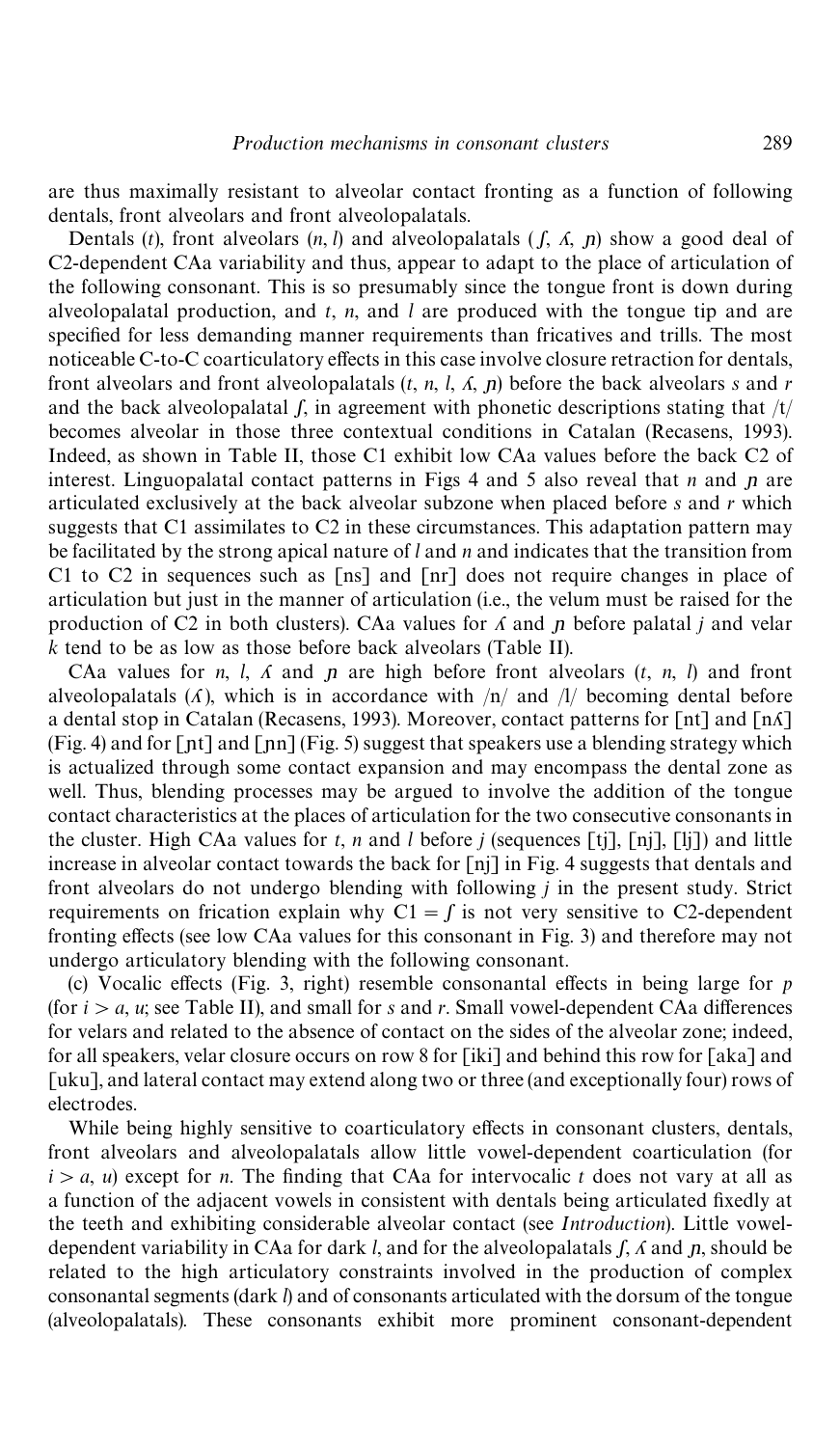*vs*. vowel-dependent effects which are mainly associated with alveolar closure retraction for *t* before *s*, *r* and *f*, and for *l* before *r*, and with alveolar contact fronting for  $f$ ,  $\Lambda$  and n before dentals and front alveolars.

# 3.1.3. *CCa* (*constriction width*)

CCa values for *s* show little context-dependent variability as a function of adjacent consonants and vowels and little speaker-dependent variability as well (see [Table II\).](#page-12-0) CCa values are higher before some front consonants (e.g., *n*, *l*) and in the adjacency of the vowel *i* than before some back consonants (e.g.,  $j$ ,  $k$ ) and in the adjacency of back vowels meaning that the lingual constriction is narrower in the former context condition than in the latter.

In comparison with *s*, CCa values for  $\int$  are more variable across contextual consonants and equally variable across contextual vowels and speakers [\(Table II\)](#page-12-0). Context index values for the alveolopalatal fricative are lower before back alveolars, palatals and velars  $(s, r, j, k)$  than before fronter consonants  $(t, n, l, \Lambda)$ , and in the context of  $u, a v s.$  *i*. The finding that  $s$  allows less consonant-dependent coarticulation than  $f$  (not only in CCa but also in Qp and CAa) is in agreement with differences in articulatory control between these two lingual fricatives.

# 3.2. *E*+*ects in temporal extent*

Data on the temporal extent of C2-to-C1 coarticulation should accord with the size effects reported in Section 3.1. In order to evaluate this relationship, [Fig. 6](#page-18-0) plots the duration of those temporal effects which were found to reach significance beyond 20 ms before C1 offset according to *post hoc* statistical tests. These significant temporal effects will be discussed in the light of results obtained in correlation analyses between the size and the temporal extent of C2-to-C1 coarticulation (see *[Section](#page-7-0)* 2) and will be illustrated with a representative sample of Qp temporal trajectories for clusters with  $C1 = n$  and with  $C1 = p$  for speaker DR ([Figs 7](#page-19-0) an[d 8\)](#page-20-0).

# 3.2.1 *Qp*

Significant Qp temporal effects are represented in two separate panels depending on whether C1 does  $(f, \Lambda, p, k;$  middle panel) or does not  $(p, t, n;$  top panel) involve active tongue dorsum raising. Effects are plotted as a function of the relevant C2 pairs on the abscissa axis. For each C2 pair, some consonants exert a stronger coarticulatory influence than others, i.e., palatalizing  $C2 = f$ ,  $\Lambda$ ,  $j$ ,  $k$  on nondorsal C1 (top), and depalatalizing  $C2 = l$ , *s*, *r* on dorsal C1 (middle).

Size by time correlations for C1 unspecified for tongue dorsum activity  $(p, t, n)$  yielded high *r* values in the case of *p* (speaker DR = 0.75; speaker JP = 0.93; speaker JS = 0.82) and  $n$  (0.78; 0.70; 0.72). Indeed, as shown in the top panel of [Fig. 6,](#page-18-0) longest effects in tongue dorsum contact during those C1 occur mostly when the C2-dependent differences are particularly large, i.e., when  $C2 = f$ ,  $\Lambda$ , *j* or *k* is paired with a consonant involving tongue dorsum lowering (*l*, *s*, *r*). In agreement with these data, Qp trajectories for clusters with  $C1 = n$  in [Fig. 7](#page-19-0) (upper graph) exhibit large and long anticipatory differences during C1 when a palatalizing C2 (i.e.,  $f$ ,  $\Lambda$ ,  $j$  for which Qp reaches about 0.6 during C2) is compared with a depalatalizing C2 (i.e., *l*, *s*, *r* which show a Qp value about or below 0.2).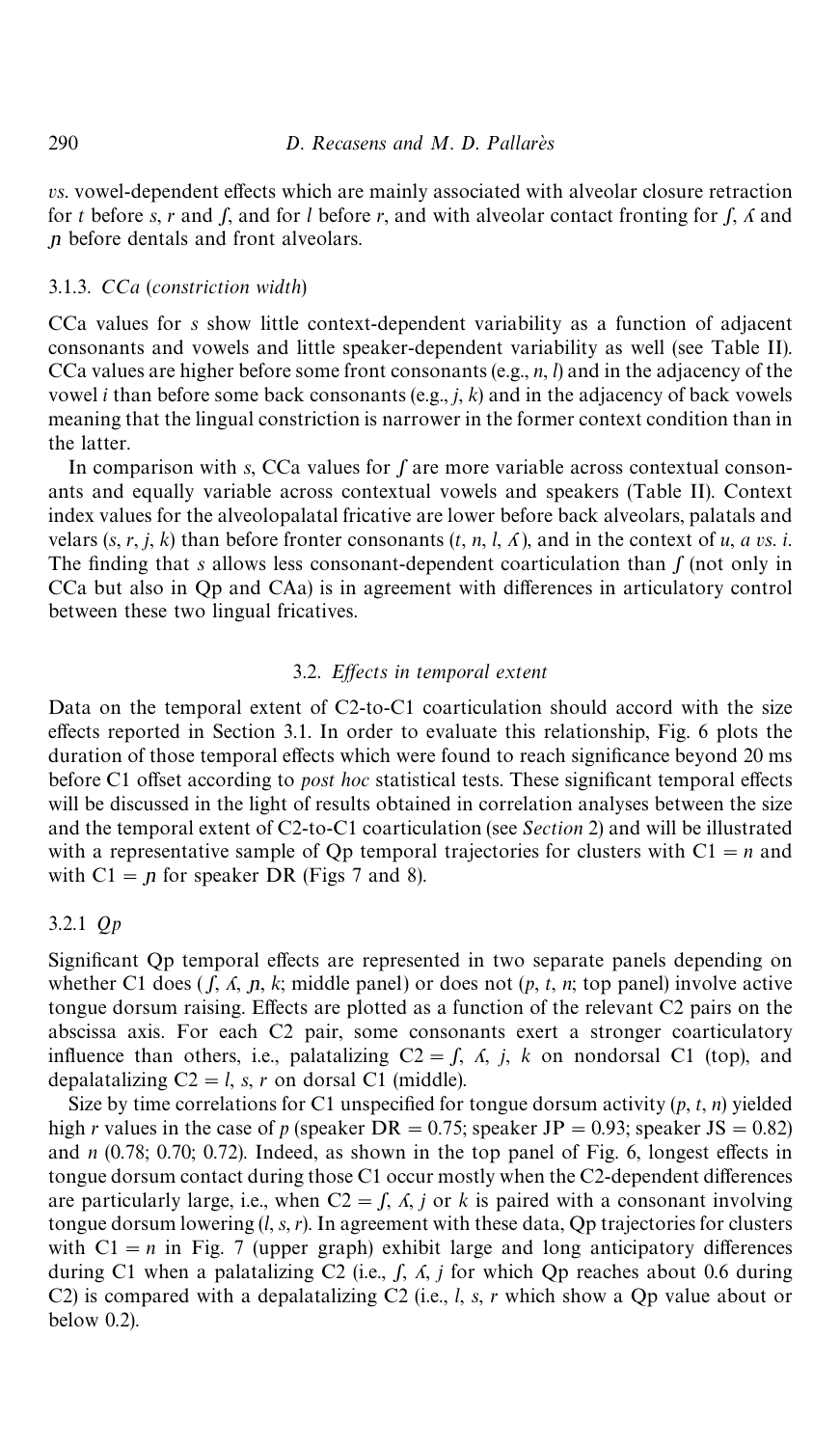<span id="page-18-0"></span>

Figure 6. Significant C2-to-C1 temporal effects in Qp and CAa exceeding 20 ms before C1 offset. Data are plotted for nondorsal (Qp, upper panel), dorsal (Qp, central panel) and front (CAa) consonants as a function of those C2 pairs yielding significant coarticulatory effects. In each C2 pair the phonetic symbol on the left corresponds to the consonant exerting maximal coarticulation.

Large C2-dependent effects on dorsal C1 ( $f$ ,  $\Lambda$ ,  $n$ ,  $k$ ) tend to be long as well. Size  $\times$  time correlation analyses often yielded high *r* values for C1 =  $\int (0.89; 0.77; 0.75)$ ,  $\Lambda (0.48; 0.80;$ 0.68),  $\mu$  (0.87; 0.92; 0.80) and *k* (0.68; 0.53; 0.80). As shown in Fig. 6 (central panel), longest effects were obtained for C2 pairs in which depalatalizing  $l$ ,  $r$ , or less so,  $s$  was paired with an alveolopalatal  $(\Lambda)$ , a palatal  $(j)$  or a velar  $(k)$ . This finding is consistent with the trend for dark *l* and trilled *r* to involve strong anticipatory lingual activity during a preceding antagonistic dorsal consonant (see *Section* 1). Moreover, the fact that extensive anticipation is also related to the presence of an alveolopalatal, palatal or velar C2 in this case may be associated with articulatory overshoot and thus, with an intensification of the tongue dorsum raising gesture during a preceding alveolopalatal or velar C1. All these observations are consistent with Qp trajectories for  $C1 = n$  in [Fig. 7](#page-19-0) (lower graph) showing large and long Qp differences as a function of a palatalizing C2 (i.e.,  $f$ ,  $\Lambda$ ,  $j$ ,  $k$  with Qp values between 0.6 and 0.9) *vs*. a depalatalizing C2 (i.e., *l*, *s*, *r* with Qp values between 0.2 and 0.4).

 $C2$ -dependent temporal effects in  $Qp$  on highly resistant alveolar  $C1$  produced with active tongue predorsum lowering, i.e., *l*, *s*, and *r*, are not shown in Fig. 6 since they barely exceeded 20 ms. High size by time correlation values were found to hold only for  $C1 = l$ , i.e., 0.69 (speaker DR), 0.80 (JP), 0.86 (JS).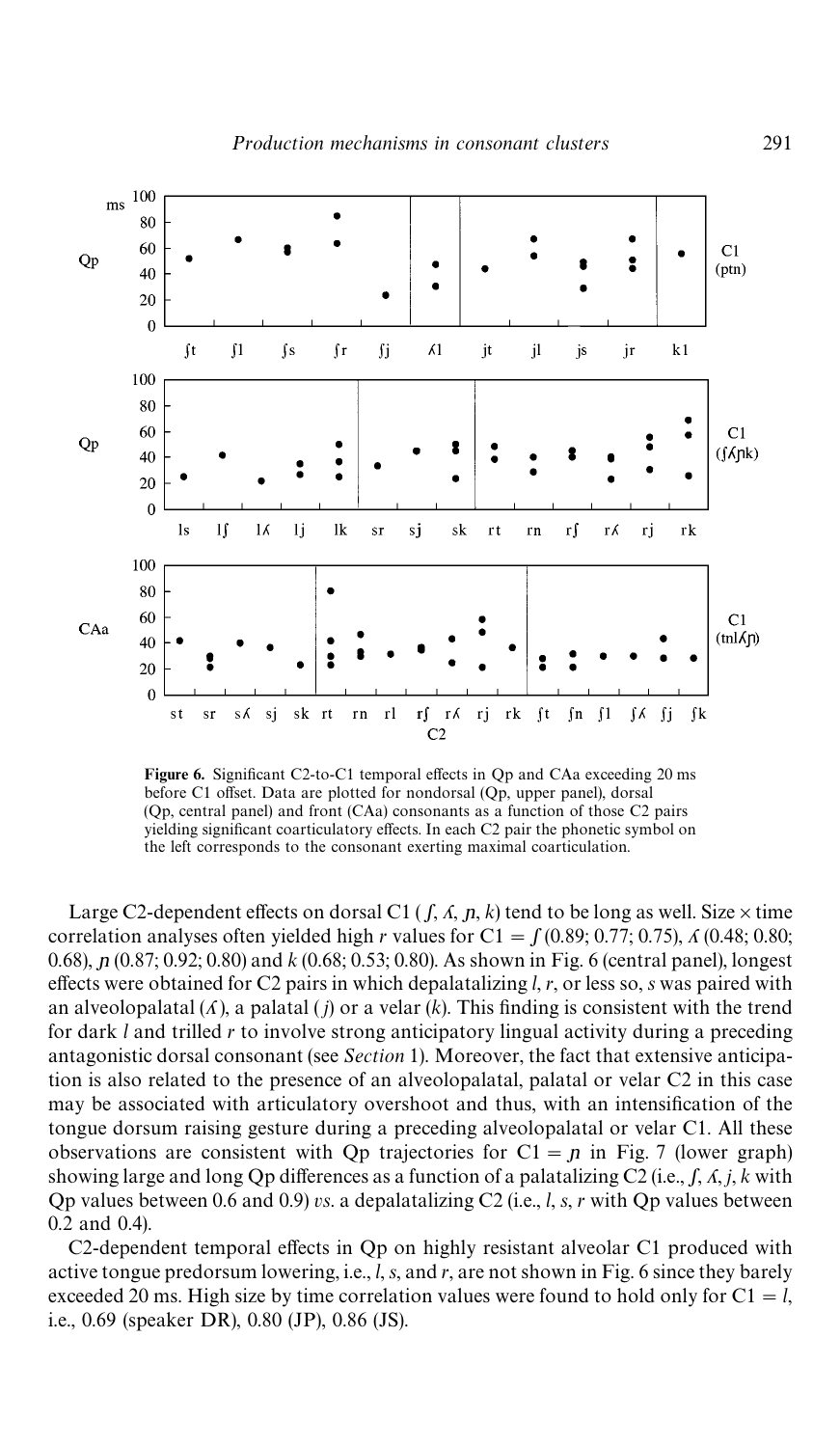<span id="page-19-0"></span>

Figure 7. Qp temporal trajectories for  $n$  and for  $p$  in all C2 conditions (speaker DR).

#### 3.2.2. *CAa*

Significant CAa temporal effects in articulatory retraction have been displayed on the bottom panel of [Fig. 6](#page-18-0) for front consonants *t*, *n*, *l*,  $\Lambda$  and  $\Lambda$  as a function of C2 pairs with highly constrained back *s*, *r*, and *f*. In agreement with size effects in Section 3.1.2, those effects become especially prominent when the other member of the consonantal pair does not prevent alveolar contact fronting from occurring (i.e., *t*, *n*, *l*, <sup>V</sup>, *j*, *k*). CAa trajectories for clusters with  $C1 = n$  and  $p$  i[n Fig. 8](#page-20-0) indicate that these anticipatory effects in alveolar retraction may extend back to C1 onset which is in agreement with their being assimilatory rather than just coarticulatory (see also Section 3.1.2). The same observation may apply to instances of articulatory blending (e.g.,  $\lceil nt \rceil$ ,  $\lceil nt \rceil$ ,  $\lceil nt \rceil$ ,  $\lceil nn \rceil$ ; see [Figs](#page-14-0) [4](#page-14-0) and [5\).](#page-14-0)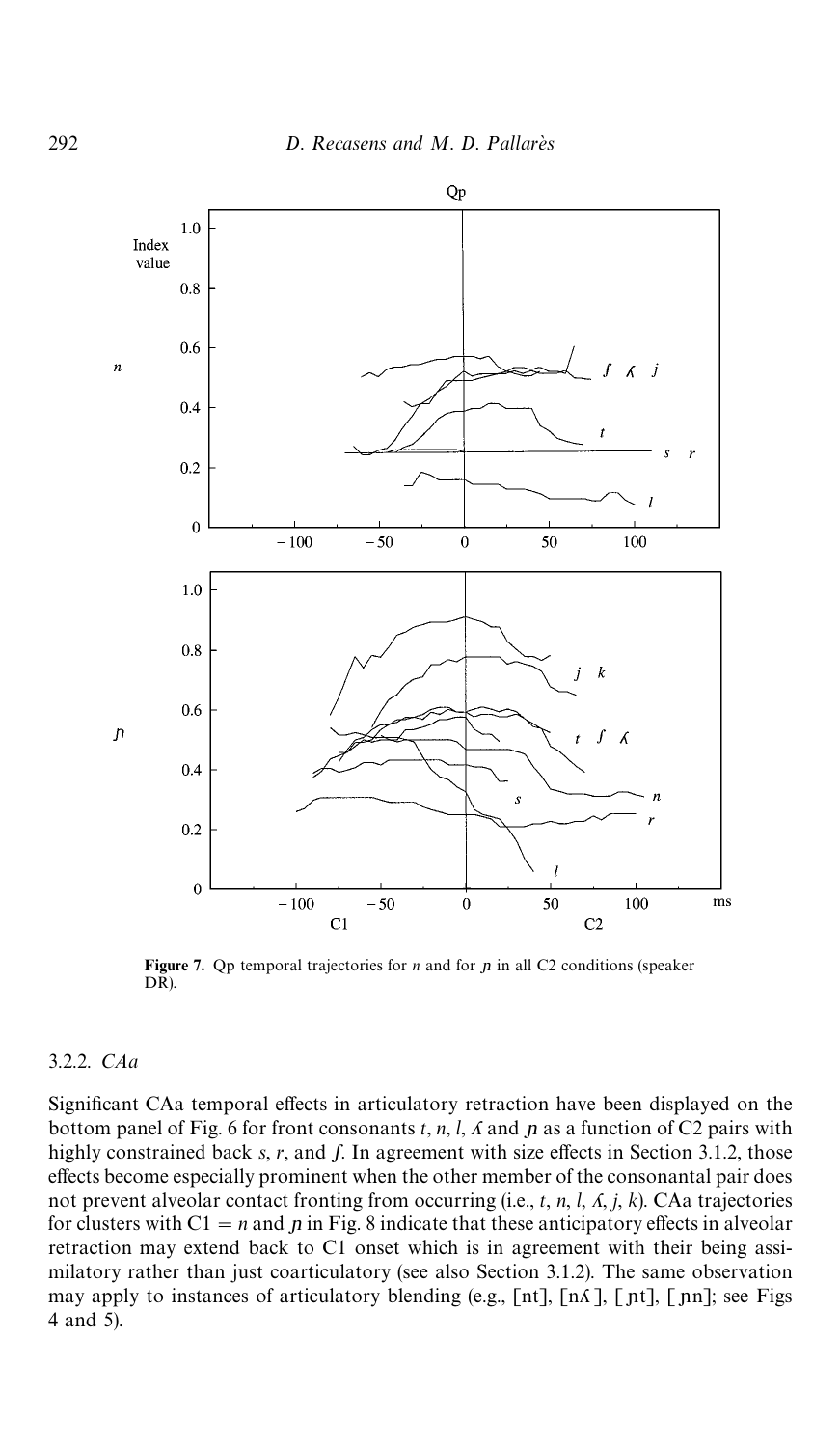<span id="page-20-0"></span>

Figure 8. CAa temporal trajectories for  $n$  and for  $p$  in all C2 conditions (speaker DR).

Anticipatory fronting effects from dentals and front alveolars on back alveolars and back alveolopalatals did not go over 20 ms which explains why they have not been displayed in [Fig. 6.](#page-18-0)

#### 3.3. *Direction*

# 3.3.1. *Qp*

[Figs 9](#page-21-0) an[d 10](#page-21-0) allow a study of C-to-C effects in tongue dorsum raising and in tongue dorsum lowering as a function of coarticulatory direction. [Fig. 9](#page-21-0) represents tongue dorsum raising effects on the alveolars  $n$ ,  $l$  and  $r$  as a function of the alveolopalatals  $f$ and  $\Lambda$ , and [Fig. 10](#page-21-0) plots tongue dorsum lowering effects from the depalatalizing alveolars *l* and *r* on other alveolar consonants *n* and *l* or *r* and on the alveolopalatals  $\int$  and  $\Lambda$ .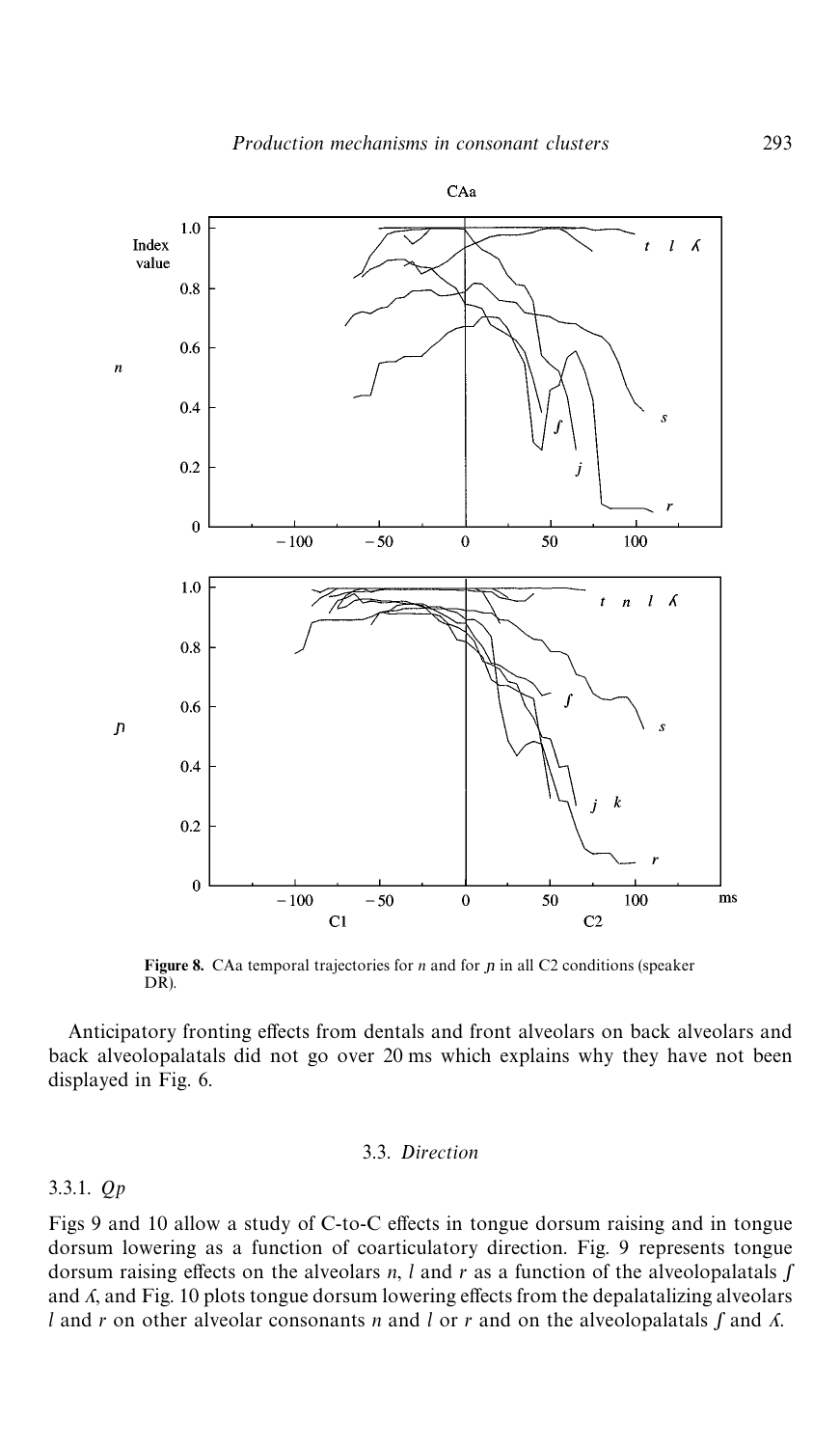<span id="page-21-0"></span>

Figure 9. Size and temporal C2–C1 differences in Qp for several alveolars as a function of alveolopalatals  $f$  (left) and  $\Lambda$  (right). Size effects (top) may be positive or negative depending on whether Qp differences are more prominent when the alveolar consonant is placed at C2 or at C1, respectively.



Figure 10. Size and temporal C2-C1 differences in Qp for several alveolars and alveolopalatals as a function of *l* (left) and *r* (right). See Fig. 9 caption for details.

Size values (top graphs) correspond to maximal C2-C1 differences in  $Qp$  for those consonants along which coarticulatory effects were measured. Bars are positive if the consonant of interest was produced with more palatal contact when acting as C2 than when acting as C1; they are negative in case more dorsopalatal contact was obtained in C1 *vs*. C2 position. Temporal values (bottom graphs) indicate the duration of those positive or negative differences according to results obtained from statistical analyses.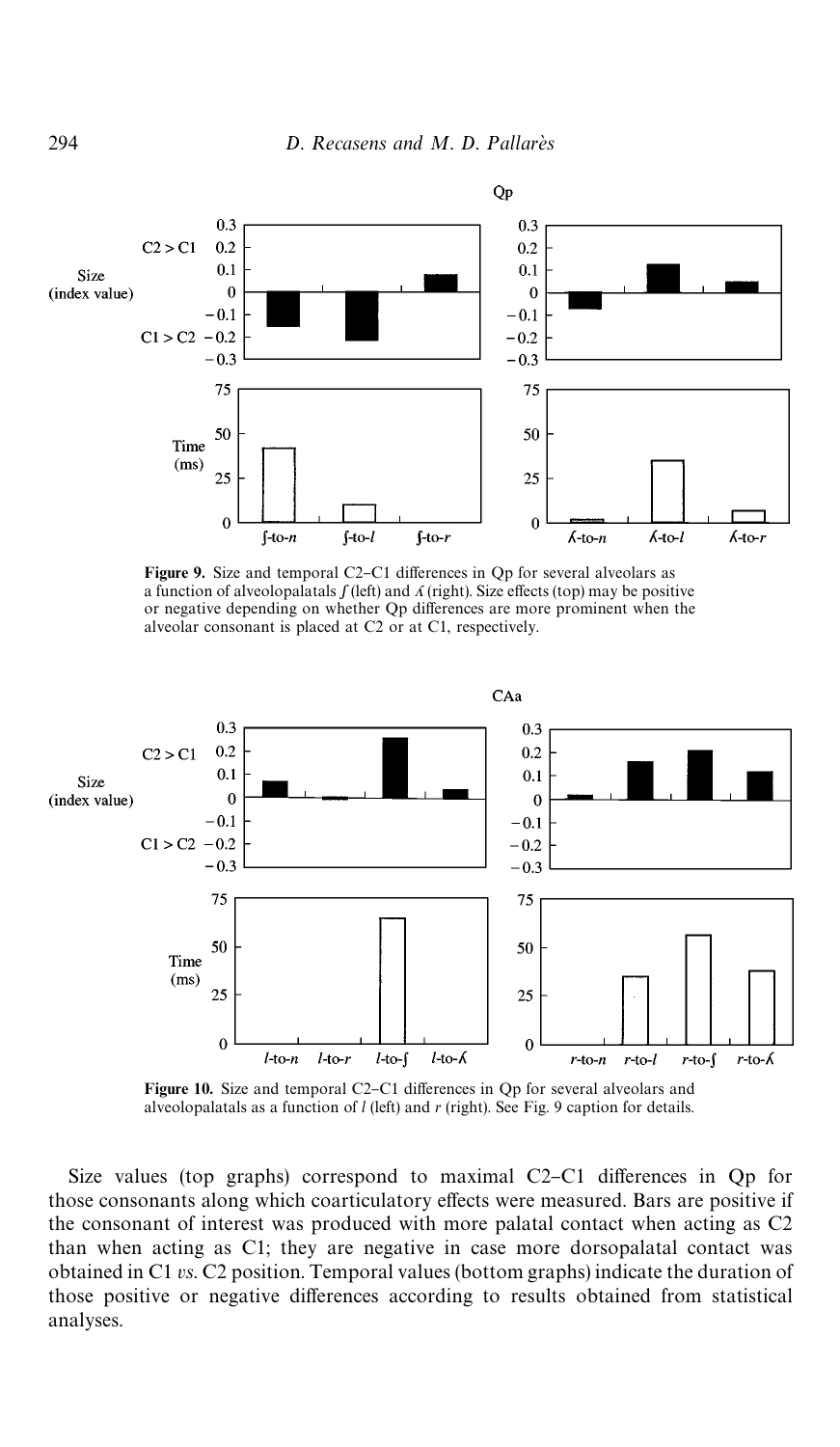Let us take, for example, effects from  $\int$  on  $n$ ,  $\ell$  and  $r$  on the upper and lower left graphs of [Fig. 9.](#page-21-0) Negative bars for the ʃ-to-*n* and ʃ-to-*l* conditions in the upper graph mean that *n* and *l* are produced with more dorsopalatal contact when acting as C1 in the sequences  $\lceil n \rceil$  and  $\lceil \rceil \rceil$  than as C2 in the sequences  $\lceil \rceil \rceil$  and  $\lceil \rceil \rceil$ ; conversely, a positive bar for the  $\int$ -to- $r$  condition indicates that the rhotic involves more palatal contact in the cluster  $\lceil \cdot \rceil$ than in the cluster  $\lceil \mathbf{r} \rceil$ . Temporal data for the *f*-to-*n*, *f*-to-*r* conditions on the lower graph indicate that those negative or positive  $C2-C1$  differences in palatal contact become significant during 30 ms for *n* and 10 ms for *l*, but do not reach significance for *r*.

(a) Regarding the action of contextual alveolopalatals [\(Fig. 9\)](#page-21-0), it was expected that C-to-C effects would yield more dorsopalatal contact along C2 than along C1. This ought to be so since, as pointed out in *Section* 1, alveolopalatals ought to exert more carry-over than anticipatory coarticulation and thus, should cause more dorsopalatal contact to occur on a following alveolar than on a preceding alveolar. According to these expectations, all bars reporting size effects in [Fig. 9](#page-21-0) should be positive.

Trends in coarticulatory direction for C-to-C effects on alveolars requiring active tongue predorsum lowering, i.e., *l* and *r*, are partially in agreement with our initial hypothesis. As expected, the two alveolar consonants may show more dorsopalatal contact when acting as C2 than when acting as C1, i.e.,  $r$  in the context of  $\int$  and  $\Lambda$ , and *l* in the context of X. These data are also consistent with the possibility that dark *l* and *r* involve more tongue dorsum lowering syllable finally than syllable initially.

Bars reporting effects on the more unconstrained alveolar nasal stop *n* are not positive but negative meaning that this consonant is produced with more dorsopalatal contact in syllable final position than in syllable initial position when adjacent to a contextual alveolopalatal. This unexpected outcome may be attributed to the conditions on consonantal production in syllable coda position. If *n* is programmed to be articulated with less tongue dorsum raising syllable-finally than syllable-initially, syllable final *n* could indeed be more easily coproduced with an adjacent alveolopalatal than syllable initial *n*. This scenario should not apply to dark *l* and *r* which are highly constrained and thus ought to block anticipatory antagonistic palatalization effects. Another interpretation is based on the sequencing of articulatory maneuvers needed to produce two consecutive consonantal lingual gestures: while anticipatory tongue dorsum raising may be facilitated by an increase in laminoalveolar contact in sequences such as  $\lceil n \rceil$  or  $\lceil n \lambda \rceil$ , the transition from an alveolopalatal to following *n* may be a much more complex task to the extent that it involves some tongue repositioning. A similar rationale may be put forth in order to account for the fact that  $\sqrt{s}$  but not  $\sqrt{s}$  undergoes complete assimilation (see *[Section](#page-0-0)* 1).

(b) The DAC model predicts that consonants requiring active predorsum lowering (*l* and *r*) should exert more tongue dorsum lowering at the anticipatory level than at the carry-over level. According to this hypothesis, bars in [Fig. 10](#page-21-0) ought to be positive meaning that an alveolar or alveolopalatal consonant should exhibit more dorsopalatal contact syllable initially than syllable finally when adjacent to *l* and *r*. Size and temporal effects in the figure conform to our predictions most of the time.

Other concomitant factors may account for the prevalence of C-to-C anticipation over C-to-C carry-over in some of these CC scenarios. The fact that trills are subjected to higher manner requirements in syllable onset position than in syllable offset position may help to explain why consonants preceding *r* present less dorsopalatal contact than those following the trill. Moreover, C2–C1 differences in degree of dorsopalatal contact for the consonants *l*,  $\int$  and  $\Lambda$  may be related to syllable position differences in their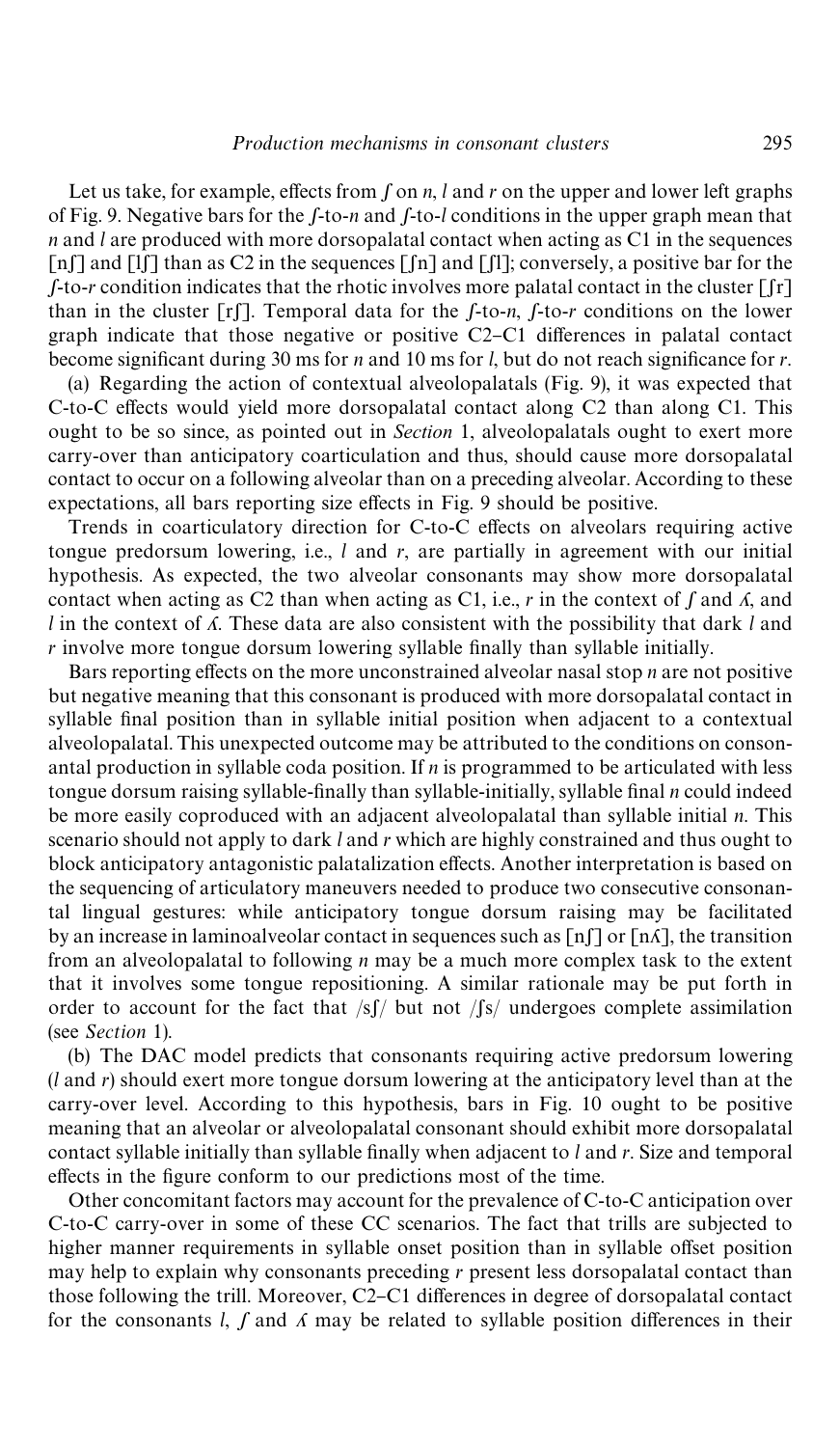articulatory implementation, i.e., the alveolar lateral should be darker syllable finally than syllable initially and alveolopalatals could involve less dorsopalatal contact in syllable final *vs*. syllable initial position.

# 3.3.2. *CAa*

CAa values in Fig. 11 allow a study of the relative salience of the anticipatory effects (unfilled bars) and carry-over effects (filled bars) at the place of articulation for the front alveolars *n* and *l* and for the front alveolopalatal *A*. Bars represent CAa ranges across all following consonants at  $-15$  ms and across all preceding consonants at  $+15$  ms.

The figure shows a larger dispersion of CAa values for C1 than for C2. It thus appears that the assimilatory influence on closure location for *n*, *l* and  $\Lambda$  is regressive rather than progressive. According to [Table II](#page-12-0) and Section 3.2.2, CAa differences occur mostly as a function of front *vs*. back alveolars and alveolopalatals  $(t, l, \Lambda, p, v_s, s, r, f)$ .

# 4. Discussion

# 4.1. *Coarticulatory variability*

Contextual variability for consonants was found to be generally larger as a function of adjacent consonants than of adjacent vowels, mostly so in Qp and CAa for alveolopalatals, and in CAa for the remaining consonants but for back alveolars *s* and *r*. CCa values for ʃ were also found to vary more considerably as a function of consonants than of vowels.

Within the framework of the DAC model, those differences in CAa variability accord with differences in tongue front involvement in the formation of a closure or constriction for the production of consonants *vs*. vowels. On the other hand, differences in Qp variability are in agreement with the notion that the tongue dorsum is subjected to



Figure 11. Ranges of CAa values for  $n$ ,  $l$ , and  $\Lambda$  as a function of several C2 at  $-15$  ms (unfilled bars) and of several C1 at  $+15$  ms (filled bars).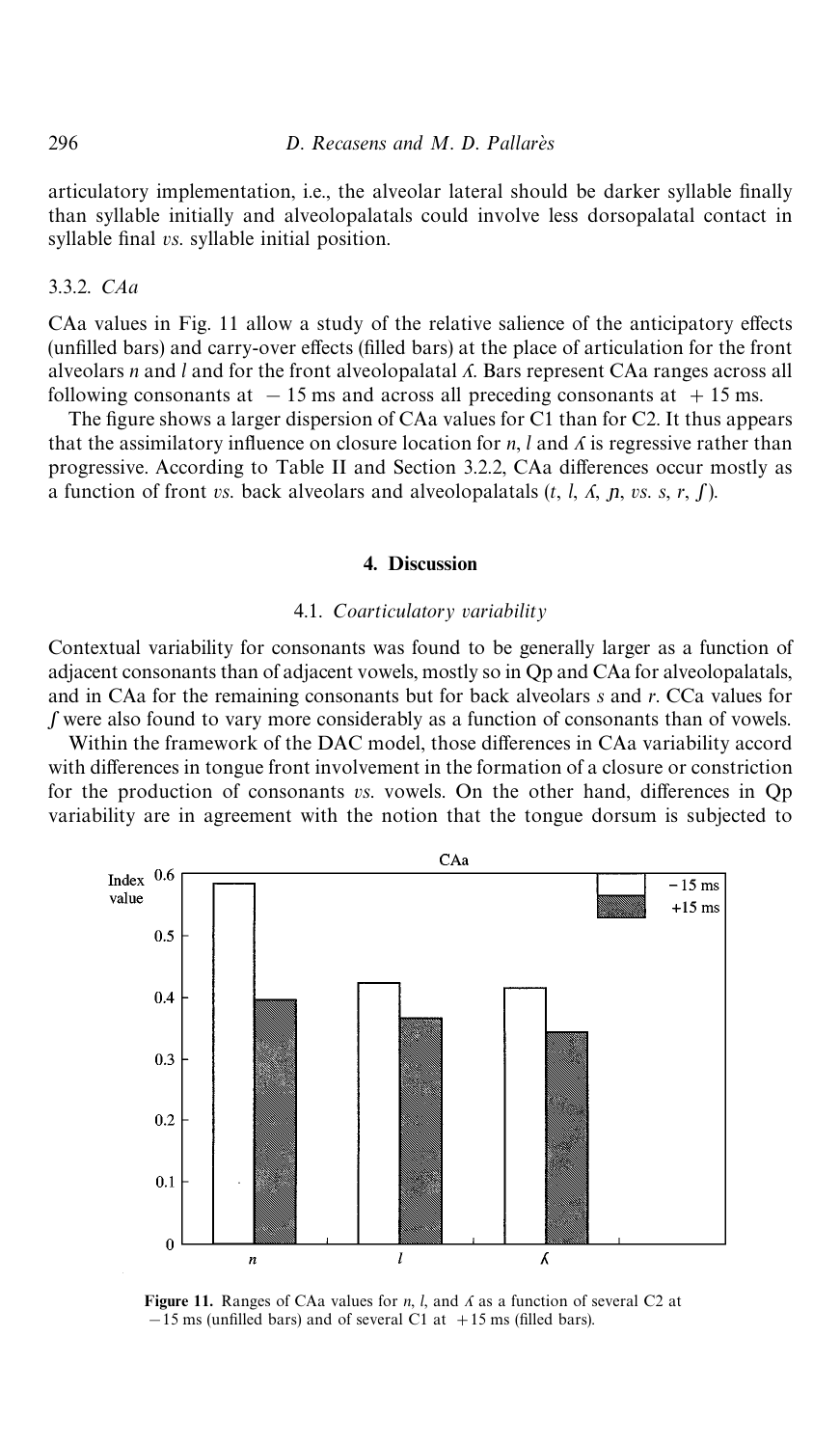higher competing requirements in consonant clusters than in VCV sequences. Several findings were consistent with the latter claim: more robust depalatalizing effects on alveolopalatals as a function of consonants than of low vowels; more extensive effects in alveolar contact fronting for *t* and *l* as a function of back alveolars and back alveolopalatals than of back vowels, and for alveolopalatals as a function of dentals and front alveolars than of front vowels.

# 4.2. *Gestural antagonism*

According to the present investigation, highly constrained alveolar consonants *s* and *r* undergo less coarticulation than dentals, other alveolars and alveolopalatals presumably because of the manner requirements involved. Indeed, these consonants are highly resistant to contextual palatalization and fronting, thus being produced with a relatively context-independent low predorsum configuration and a retracted tongue front at constriction location. This finding is quite surprising in the case of  $r$  given the short duration of rhotics syllable finally. Coarticulatory data show that dark *l* also resists effects in tongue dorsum raising to a large extent in line with demanding requirements on the implementation of laterality and on the formation of a back secondary constriction. It was also found that  $s$  is more resistant than  $f$  to opening effects at the central constriction location which may be taken in support of consonant-dependent differences in tongue front control between the two lingual fricatives.

On the other hand, dentals and front alveolars undergo much palatalization as a function of following dorsal consonants while alveolopalatals are especially sensitive to depalatalizating effects exerted by  $l$ ,  $s$  and  $r$ . Temporal coarticulation effects are in agreement with size effects in assigning a special relevance to the depalatalization of alveolopalatals and perhaps of velars before *l* and *r*, and to the palatalization of more unconstrained dental *t* and alveolar *n*. Articulatory overshoot may account for the presence of an additional degree of dorsopalatal contact in sequences of two consecutive dorsal consonants and perhaps of an additional degree of tongue dorsum lowering for *t* and *n* before *l* and *r*.

In summary, it may be concluded that the tongue dorsum lowering and retraction gesture overrides the tongue dorsum raising and fronting gesture when the two come into contact. An obvious reason for this finding may be that the former articulatory mechanism is conditioned by manner requirements. It appears, however, that the same difference in coarticulatory behavior applies to palatalized and velarized consonants of the same manner of articulation in languages in which both consonantal classes have phonological status.

This general finding is consistent with other results reported in the present investigation. Effects of high vowels on some depalatalizing consonants  $(r)$  were found to be less extensive than effects of low vowels on palatalizing consonants, and there were no substantial differences between palatalization effects on *l*, *s*, and *r* as a function of high dorsal consonants and of high vowels.

# 4.3. *Blending and assimilation*

Articulatory adaptation strategies at constriction location appear to be largely consistent with considerations on articulatory constraint at the primary articulator. Size and temporal effects found here support the conclusion that consonants which are essentially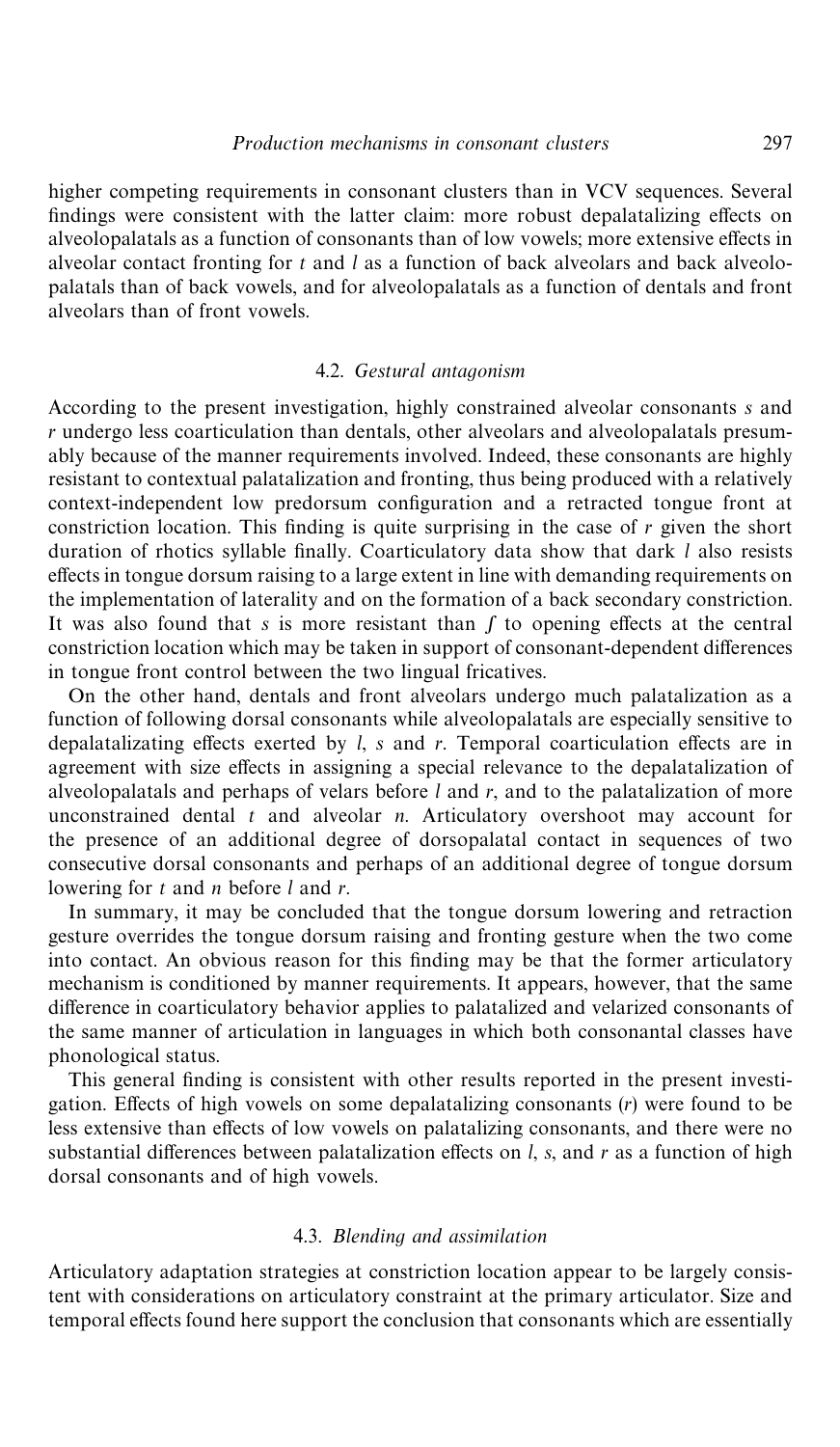unconstrained at the tongue front, i.e., dentals and front alveolars  $(t, n, l)$  and front alveolopalatals  $(K, n)$ , are subjected to blending and assimilation at the place of articulation: on the one hand, they appear to undergo blending in CC sequences where they combine among themselves; on the other, they assimilate to highly constrained back alveolars (*s*, *r*, ʃ). Consonants of the latter group do not undergo either assimilation or blending but exert a clear assimilatory action on more unconstrained dentals, front alveolars and front alveolopalatals.

(a) In contrast to *s* and *r*, dentals, front alveolars and alveolopalatals are subjected to much context-dependent variability in front alveolar contact. This finding has been attributed to low manner requirements and to the involvement either of the tongue tip or of no tongue front region in their production.

The palatalization of dentals and front alveolars (*t*, *n*, *l*) before alveolopalatals results in back contact expansion at closure location and thus blending of the alveolar contact characteristics of two adjacent consonants. Overlap but no blending has been reported to hold for those consonants before palatal *j* in the present investigation. Front alveolopalatals appear to blend before  $t$ ,  $n$  and  $l$  as well, i.e., a significant front contact expansion at closure location was indeed obtained before a dental or a front alveolar consonant mostly when in contrast with  $C2 = r$  which causes a considerable reduction in alveolar contact area. The back alveolopalatal  $f$  does not blend with dentals and front alveolars but causes them to undergo regressive place assimilation.

Consonantal sequences composed exclusively of *t*, *n* and *l* may yield blending as well. Thus, there is presumably blending through front contact expansion in sequences made of *n* and *l* before *t* which is consistent with dental stops being produced with considerable alveolar contact.

It has also been found that labials and velars overlap with lingual consonants in general, and that velars blend before *i* and *j* but not so in the adjacency of an alveolopalatal or dentoalveolar consonant. Experimental and sound change data in the literature reveal that blending may be obtained in the latter consonantal sequences as well (see *[Section](#page-0-0)* 1).

(b) Assimilatory closure retraction is exerted by the highly constrained postalveolars  $s, r$ , and  $f$  on dentals, front alveolars and front alveolopalatals. This is confirmed by CAa changes for C1 = *l, n, A* and *p* as a function of C2 = *t, n* > *s, r, f.* Long CAa temporal effects in alveolar contact retraction have been found to hold for dentals, front alveolars and front alveolopalatals mostly as a function of following *r* when in contrast with a nonbacking C2.

A joint consideration of coarticulatory effects at the tongue front and at the tongue dorsum indicates that tongue dorsum raising and tongue dorsum lowering may covary with an enlargement of the alveolar contact area and with some place of articulation retraction, respectively, but that this is not necessarily the case. Indeed, while front alveolopalatals cause palatalization and an increase in alveolar contact size, contextual ʃ exerts simultaneous palatalization and closure retraction; on the other hand, depalatalization effects as a function of *s* and trilled *r* co-occur with closure retraction while dark *l* exerts depalatalization but no closure retraction.

#### 4.3. *Direction*

Syllable-position differences in dorsopalatal contact for a given consonant as a function of *l* and *r* were found to be in agreement with predictions from the DAC model. Less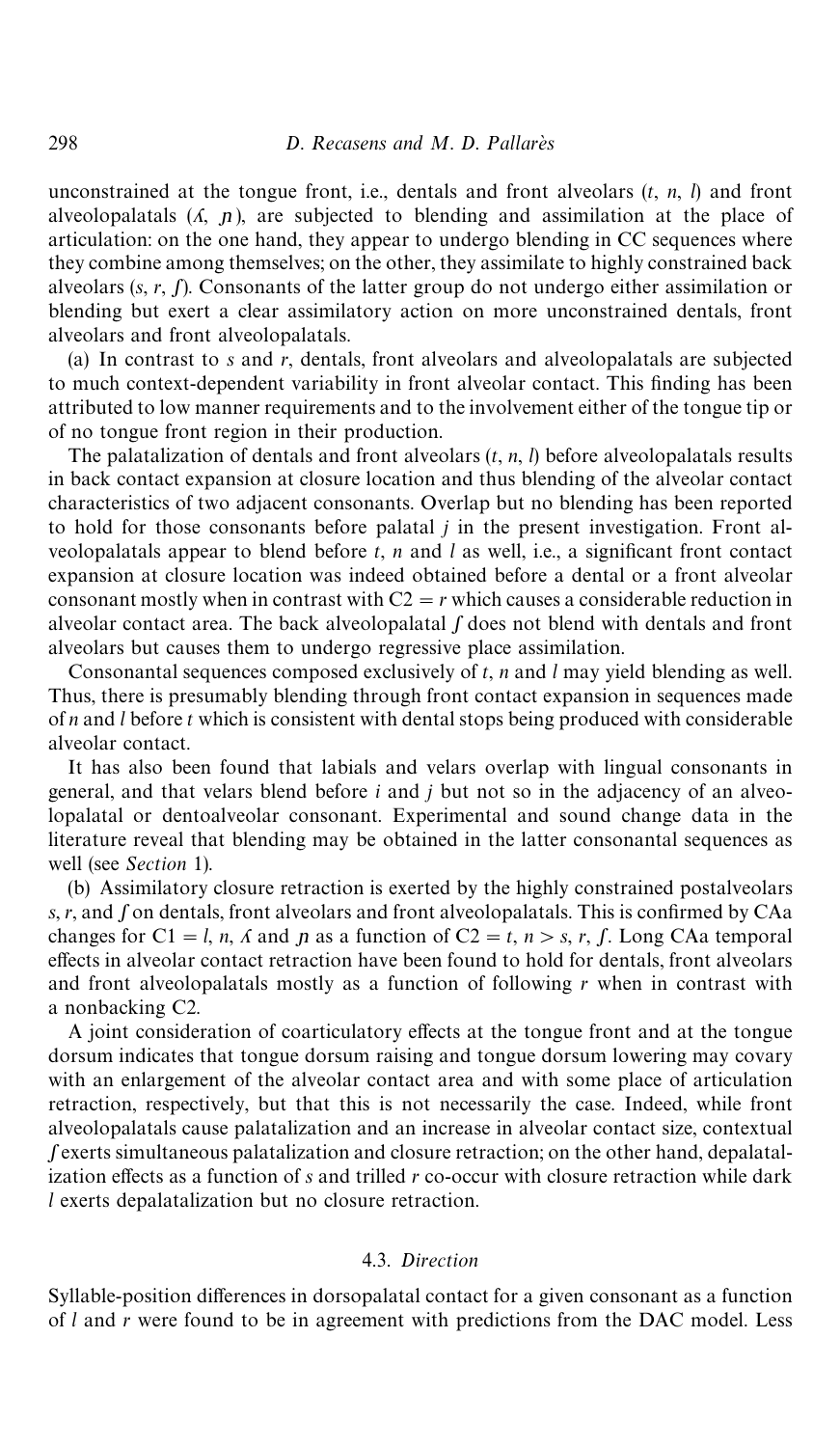<span id="page-26-0"></span>contact was obtained at syllable coda than at syllable onset independent of whether the target consonant is antagonistic  $(f, \Lambda)$  or not  $(n, l)$  with respect to tongue dorsum lowering and backing effects. This finding is in accordance with the salience of the anticipatory effects associated with active tongue dorsum lowering and retraction in consonantal production.

Predictions of coarticulatory direction by the DAC model were partly confirmed by the action of alveolopalatals on other consonants. Thus, the carry-over direction was found to prevail over the anticipatory direction when the target consonant is antagonistic  $(l, r)$  but not so when this is not the case  $(n)$ . More extensive anticipatory than carry-over effects from alveolopalatals on *n* were accounted for in terms of the articulatory properties of coda consonants and of coordinative strategies in the production of consonant clusters.

Highly constrained consonants  $s$ ,  $r$ , and  $f$  were found to exert a progressive assimilation on more unconstrained front alveolars and front alveolopalatals though this influence happened to be somewhat less robust than the corresponding regressive assimilatory action.

# 5. Conclusion

A model based on articulatory constraints has been shown to account quite coherently for several basic  $C$ -to- $C$  adaptation processes in consonant clusters. The most significant findings of the present investigation improve our understanding of gestural coordination mechanisms and phonological assimilatory processes. Data at the palatal zone reveal the presence of a higher degree of coarticulatory dominance and coarticulatory resistance for phonetic segments involving tongue dorsum lowering and retraction than for those produced with tongue dorsum raising and fronting. Data at the front place of constriction, on the other hand, indicate that blending (and thus mutual adaptation between consecutive consonants) is favored by the presence of unconstrained C1 and C2, assimilation (and thus unilateral adaptation) takes place when C2 is more highly constrained than C1, and that sequencing (and thus no adaptation) is the natural output for clusters composed of a highly constrained C1 and an unconstrained C2. Progressive assimilations may also occur in the last scenario and specific mechanisms of gestural coordination are at work (e.g., *rd* does not yield blending but C1-to-C2 sliding in view of the mobility of the tongue tip). In summary, the three production strategies are possible and may be predicted from gestural requirements. Assimilatory processes involving two neighboring articulatory regions could be viewed as the cognitive extension of adaptation effects between gestures specified for different degrees of articulatory constraint.

This research has been funded by Grant PB96-0103 from the Ministry of Education of Spain and by Grant 1999-SGR00256 from the Catalan Government. We would like to thank D. Whalen, G. Dogil, R. Sock and an anonymous reviewer for their comments on a previous version of the manuscript.

#### References

Badia, A. M. (1951) *Gramática histórica catalana*. Barcelona: Noguer.

Bladon, R. A. W. & Nolan, F. J. (1977) A video-fluorographic investigation of tip and blade alveolars in English, *Journal of Phonetics*, 5, 185-193.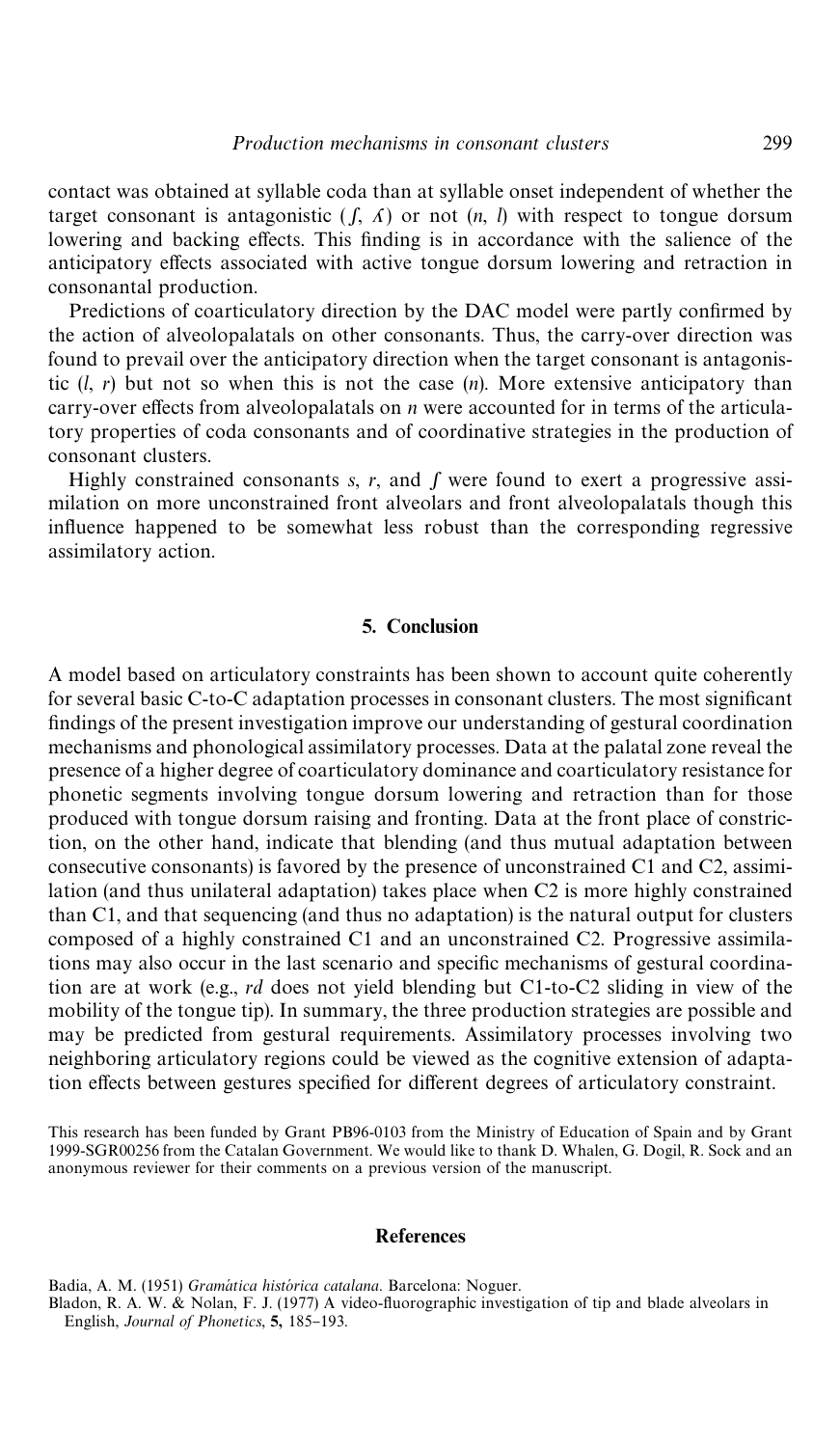- <span id="page-27-0"></span>Browman, C. P. & Goldstein, L. (1989) Articulatory gestures as phonological units. *Phonology*, 6,  $201 - 251.$
- Browman, C. P. & Goldstein, L. (1990) Tiers in articulatory phonology, with some implications for casual speech. In *Papers in laboratory phonology I*: *between the grammar and physics of speech* (J. Kingston & M. E. Beckman, editors), pp. 341–376. Cambridge: Cambridge University Press.
- Browman, C. P. & Goldstein, L. (1995) Gestural syllable position effects in American English. In *Producing speech: contemporary issues for Katherine Safford Harris* (F. Bell-Berti & L. J. Raphael, editors), pp. 19–33. New York: American Institute of Physics.
- Byrd, D. (1996) Influences on articulatory timing in consonantal sequences, *Journal of Phonetics*, 4, 59–74.
- Clark, J. E., Palethorpe, S. & Hardcastle, W. J. (1982) Analysis of English lingual fricatives: multi-modal data using stepwise regression methods, Working Papers of the Speech and Language Research Centre, Maquarie *University*, 3, 1-90.
- Ellis, L. & Hardcastle, W. J. (1999) An instrumental study of alveolar to velar assimilation in careful and fast speech. In *Proceedings of the XI*<*th International Congress of the Phonetic Sciences* (J. J. Ohala, Y. Hasegawa, M. Ohala, D. Granville & A. C. Bailey, editors), Vol. 3, pp. 2425-2428. San Francisco: American Institute of Physics.
- Farnetani, E. (1990) V-C-V lingual coarticulation and its spatiotemporal domain. In *Speech production and speech modelling* (W. J. Hardcastle & A. Marchal, editors), pp. 93}130. Dordrecht: Kluwer Academic Publishers.
- Farnetani, E. & Busa` , M. G. (1994) Italian clusters in continuous speech. In *Proceedings of the 3rd International Conference on Spoken Language Processing*, Yokohama, Vol. 1, pp. 359-362.
- Farnetani, E., Hardcastle, W. J. & Marchal, A. (1989) Cross-language investigation of lingual coarticulatory processes using EPG. In *Eurospeech 1989*. *European conference on speech communication and technology* (J. P. Tubach  $&$  J. J. Mariani, editors), pp. 429-432.
- Fontdevila, J., Pallarès, M. D. & Recasens, D. (1994) The contact index method of EPG data reduction. *Journal of Phonetics*, 22, 141-154.
- Fowler, C. A. & Brancazio, L. (2000) Coarticulatory resistance of American English consonants and its effects on transconsonantal vowel-to-vowel coarticulation, *Language and Speech*, 43, 1–41.
- Fowler, C. A. & Saltzman, E. (1993) Coordination and coarticulation in speech production, *Language and Speech*, 36, 171-195.
- Gibbon, F., Hardcastle, W. J. & Nikolaidis, K. (1993) Temporal and spatial coordination in  $/kl$  sequences: a cross-linguistic investigation, *Language and Speech*, 36, 261-277.
- Hardcastle, W. J. (1994) Assimilation of alveolar stops and nasals in connected speech. In: *Studies in general and English phonetics in honor of Professor J. D. O'Connor (J. Windsor Lewis, editor), pp. 49-67. London:* Routledge.
- Hardcastle, W. J., Jones, W., Knight, C., Trudgeon, A. & Calder, G. (1989) New developments in electropalatography: a state-of-the-art report, *Clinical Linguistics and Phonetics*, 3, 1-38.
- Hardcastle, W. J. & Roach, P. (1979). An instrumental investigation of coarticulation in stop consonant sequences. In *Current issues in the phonetic sciences* (H. Hollien & P. Hollien, editors), pp. 531-540. Amsterdam: John Benjamins.
- Hasegawa, A., Christensen, J. M., McCutcheon, M. J. & Fletcher, S. G. (1979) Articulatory properties of /s/ in selected consonant clusters. In *Speech communication papers presented at the 97th ASA meeting* (J. J. Wolf & D. H. Klatt, editors), pp. 115-118. New York: ASA.
- Holst, T. & Nolan, F. (1995) The influence of syntactic structure on [s] to [f] assimilation. In *Phonology and phonetic evidence. Papers in Laboratory Phonology IV* (B. Connell & A. Arvaniti, editors), pp. 315-333. Cambridge: Cambridge University Press.
- Hoole, P., Gfroerer, S. & Tillmann, H. G. (1990) Electromagnetic articulography as a tool in the study of coarticulation, *Forschungsberichte des Instituts für Phonetik*, *Munich*, 28, 107-122.
- Kent, R. D. & Moll, K. L. (1972) Cinefluorographic analyses of selected lingual consonants, *Journal of Speech* and Hearing Research, 15, 453-473.
- Kühnert, B. (1993) Some kinematic aspects of alveolar-velar assimilations. *Forschungsberichte des Instituts für Phonetik und Sprachliche Kommunikation, München, 31, 263-272.*
- Lehiste, I. (1964) *Some acoustic characteristics of selected English consonants*, Vol. 34. Research Center in Anthropology, Folklore and Linguistics, Indiana University.
- Miyawaki, K., Kiritani, S., Tatsumi, I. F. & Fujimura, O. (1974) Palatographic observation of VCV articulations in Japanese. Annual Bulletin, Research Institute of Logopedics and Phoniatrics, University of Tokyo, 8, 51-57.
- Nakamura, M. (1999) Two kinds of palatalisation in Japanese: an electropalatographic study. In *Proceedings of the XI*<*th International Congress of the Phonetic Sciences* (J. J. Ohala, Y. Hasegawa, M. Ohala, D. Granville & A. C. Bailey, editors), Vol. 1, pp. 57-60. San Francisco: American Institute of Physics.
- Ni Chasaide, A. & Fitzpatrick, L. (1995) Assimilation of Irish velarised and palatalised stops. In *Proceedings of the XIIIth International Congress of Phonetic Sciences* (K. Elenius & P. Branderud, editors), Vol. 1, pp. 334-337. Stockholm: Arne Strömbergs Grafiska